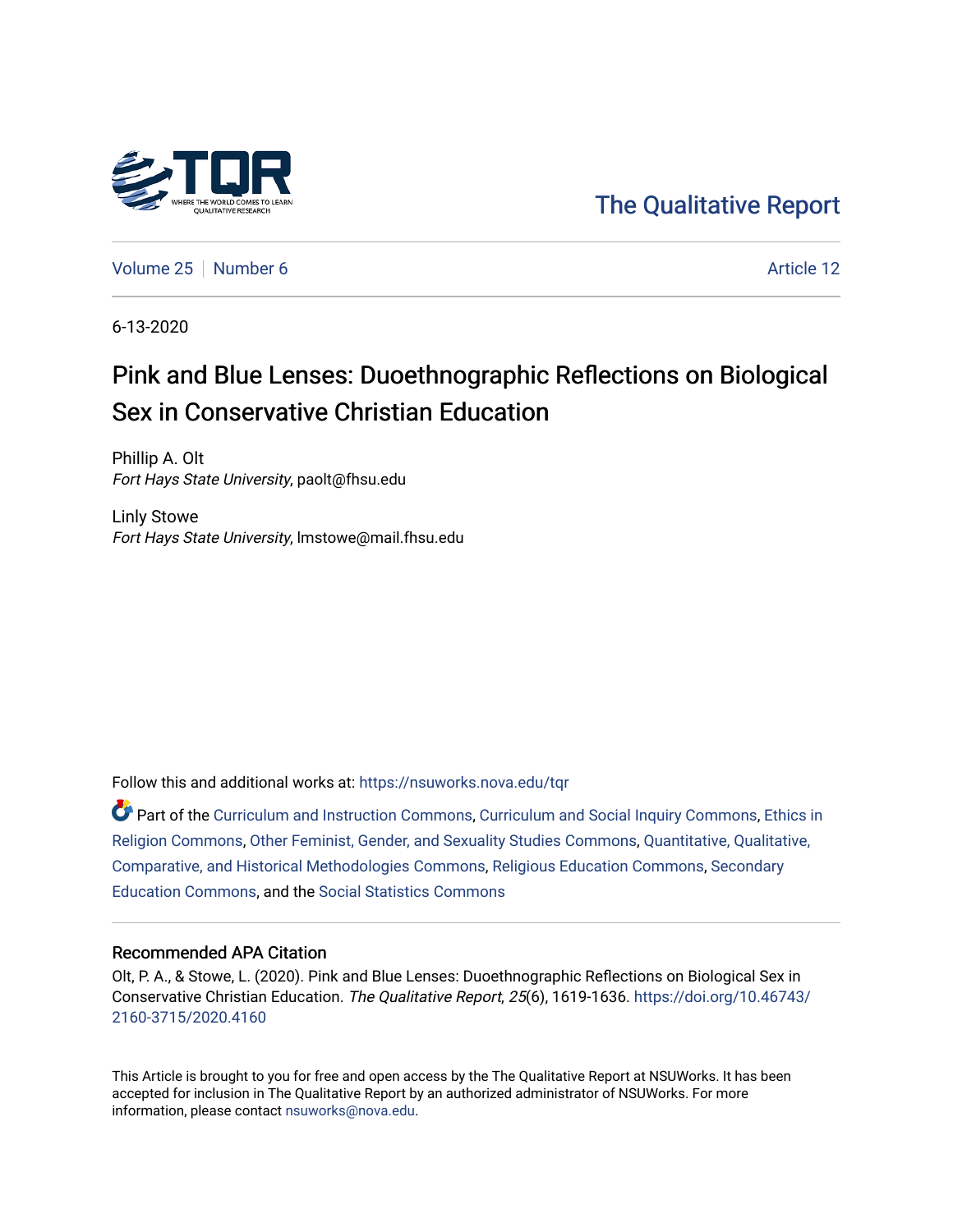

# Pink and Blue Lenses: Duoethnographic Reflections on Biological Sex in Conservative Christian Education

# Abstract

In this duoethnography, we explored how experiences in conservative Christian high schools were viewed through the different lenses of our binary-constructed, biological sexes. Our perceptions varied along the axes of gendered roles, gendered responsibilities, and romance and sexuality. Through reflecting on our own experiences, we critiqued what we were taught and the lasting repercussions those teachings left on our lives. The approach of indoctrination proved counterproductive in our schools, as graduates left unprepared to enter meaningful romantic relationships or to encounter a world outside their previously sheltered environs.

# Keywords

Sex, Gender, Christian Education, Duoethnography

# Creative Commons License



This work is licensed under a [Creative Commons Attribution-Noncommercial-Share Alike 4.0 International](https://creativecommons.org/licenses/by-nc-sa/4.0/)  [License](https://creativecommons.org/licenses/by-nc-sa/4.0/).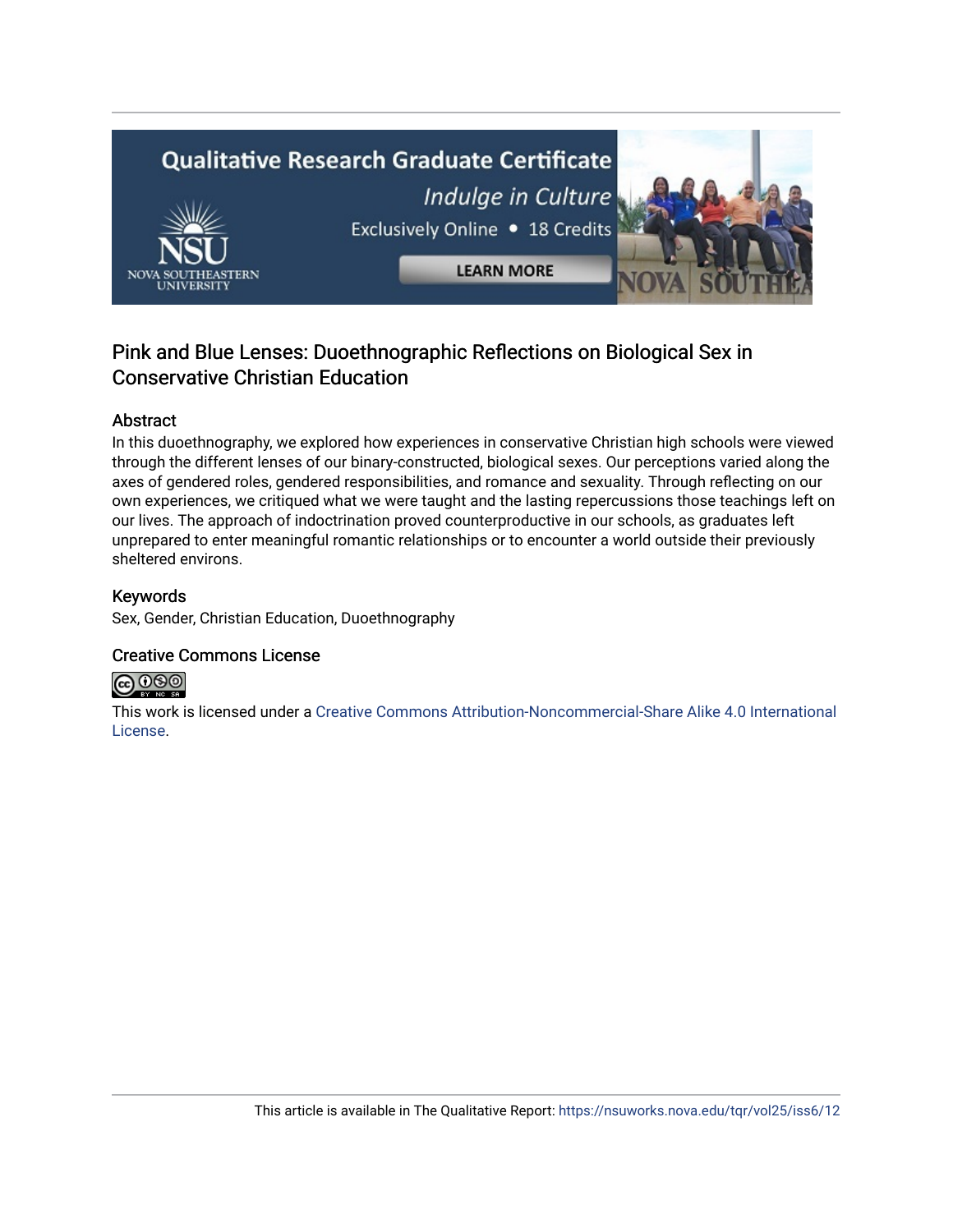

# **Pink and Blue Lenses: Duoethnographic Reflections on Biological Sex in Conservative Christian Education**

Phillip A. Olt and Linly Stowe Fort Hays State University, Hays, Kansas, USA

*In this duoethnography, we explored how experiences in conservative Christian high schools were viewed through the different lenses of our binaryconstructed, biological sexes. Our perceptions varied along the axes of gendered roles, gendered responsibilities, and romance and sexuality. Through reflecting on our own experiences, we critiqued what we were taught and the*  lasting repercussions those teachings left on our lives. The approach of *indoctrination proved counterproductive in our schools, as graduates left unprepared to enter meaningful romantic relationships or to encounter a world outside their previously sheltered environs. Keywords: Sex, Gender, Christian Education, Duoethnography* 

# **Introduction**

Confusion. Frustration. Resentment. Camaraderie. These four ideas represented perhaps best represent our progression of emotions with conservative Christian education. Indeed, these follow a somewhat similar to path to societal conceptions of how individuals process negative experiences, from Alcoholics Anonymous to coping with grief. Linly and Phillip first met in 2018, when she was a graduate student in his course. However, we came to realize that our backgrounds were very similar. We had both attended similar but different conservative Christian schools in the 1990s and early 2000s. As we talked about our experiences, we noted the years of confusion while we were at those schools, a building sense of frustration as we approached graduation, and subsequent years of bad feelings about our experiences. As one might commonly see among those who have shared negative experiences, we had an immediate camaraderie based on what we had gone through. However, this newfound commonality showed us how we had learned to distrust the other binary biological sex as ingrained in us by our previous schooling.

In his groundbreaking ethnography at Bethany Christian School, Alan Peshkin (1986) unveiled the world of fundamentalist Christian schooling at a time when he noted that it was rapidly expanding in popularity throughout the United States. Both authors of this study attended such schools for our secondary education. Peshkin rightly noted that such schools present reality as aligned with "one doctrine, one truth, one way" (p. 14). Nestled within that oneness, the concepts of sex and gender were key components of that doctrine and practice in conservative Christian schools, especially given that the secondary years are a time when sexuality comes to the forefront of the human experience. At the site of his study, Peshkin (1986) noted the importance of discreet gender roles, wherein "women are expected to become leaders in women's organizations, but leadership, otherwise, is a male prerogative" (p. 127). As those roles play out, there were vastly different responsibilities, wherein male students were to provide for their future families as the curriculum teaches them "craft skills, work habits. . .economics, leadership" while female students were taught to serve their future families by "cooking, housekeeping, household management, manners, sewing, growing and arranging flowers, interior decoration, literary skills, and child care" (Peshkin, 1986, p. 127). While this curriculum was sometimes overt, it was often a hidden curriculum, wherein students learn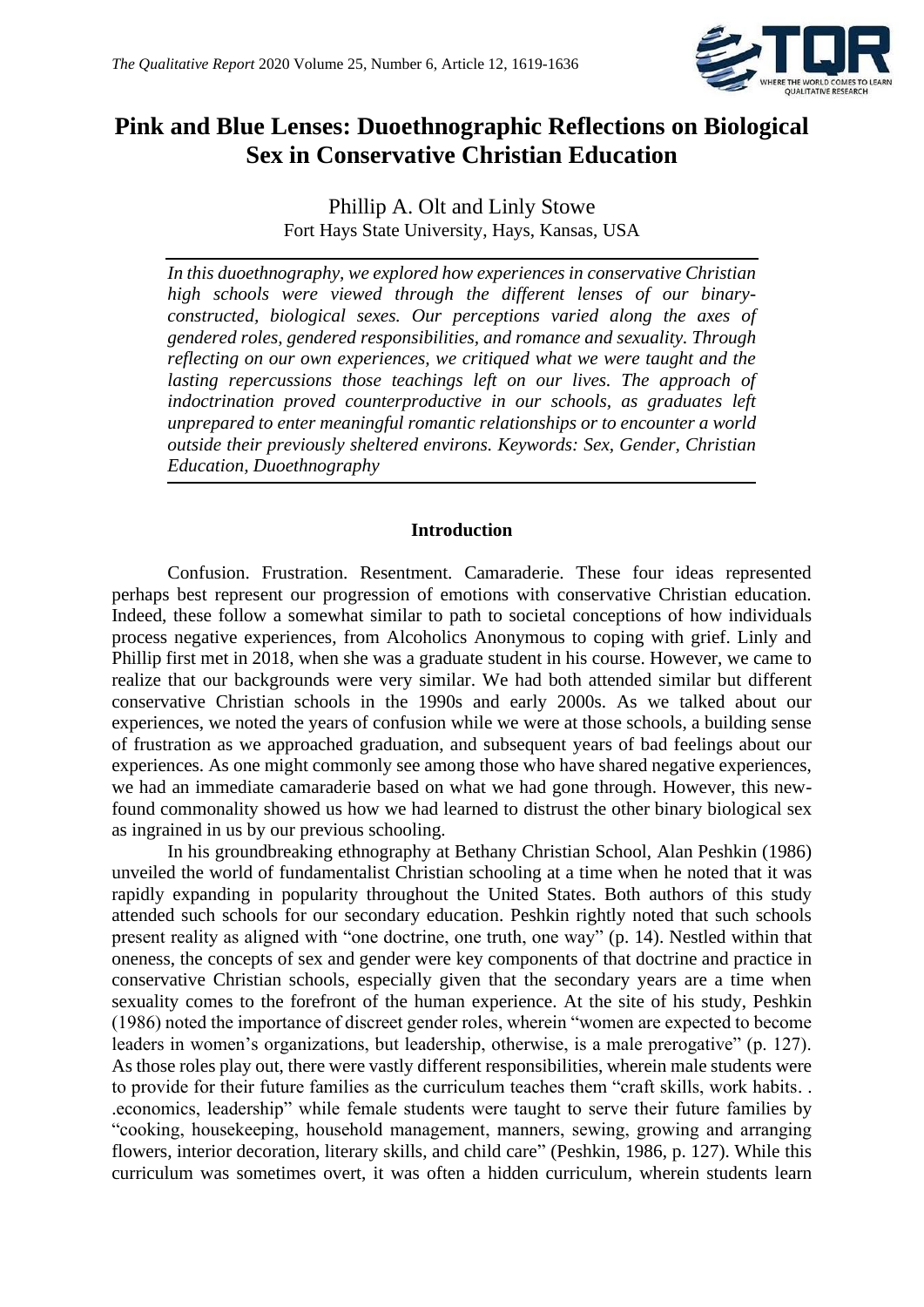values and beliefs through normed behavior and subtle infusion (Giroux & Penna, 1983). With regard to romantic relationships, any sexuality beyond cisgendered heterosexuality was condemned; however, even within those constraints "hand holding and moonstruck gazes" (Peshkin, 1986, p. 128) were forbidden to protect sexual purity for marriage. While our Christian school experiences were not identical to the Bethany Christian School that Peshkin described, there is great consistency with the picture he painted and our experience.

Such teaching and practice embodied the stereotypes of Americana that idealize traditional conceptions of families and Christian morality (Baker et al., 2009; Gray, 2005; Peshkin, 1986). While society is always in flux, the culture of the United States underwent massive changes in the 2010s in rebellion from such traditional norming (Grossmann & Varnum, 2015; Lee et al., 2018). While society as a whole may have moved on from idealizing this way of life, the impacts of those who grew up with this ideal imprinted on them will be linger for many years to come.

Peshkin's ethnography and other sources have described such educational settings, but here, we seek to provide insider perspectives on how sex and gender affected our educational experiences within the same generation. The terms "gender" and "sex" have taken on different connotations in Western society since our experiences in the late-1990s and early-2000s, but the two are not separated so in such religious schools. For the purposes of this paper, then, we use them interchangeably and as binaries, both in respect to the native usage in that setting as well as to emphasize the one "right" way that is taught there.

The purpose of this duoethnography is to illuminate the cisgendered experiences of those who attended conservative Christian schools and provide insight into the long-lasting effects of those experiences. The central research question we investigated was: how do female and male cisgendered former students in conservative Christian education evaluate the lasting effects of their gendered experiences? While conservative religious expression—and thus such education—may be in decline in the West, it continues to grow with the rapid spread of Islam around the globe and Christianity in parts of Asia and Africa (Kim, 2013; Pew Research Center, 2017). The lessons that may be gleaned from this study then may also be relevant in those regions as conservative religious education expands with belief there. Though this study provides a depth of insight from two perspectives, we encourage the reader to see commonalities with their own setting—regardless of where in the world they are—to find insight. This understanding then informs those who provide religious education and those who work with former students who went through that experience in order to better design educational experiences to reduce unintentional gendered harm.

Consistent with Norris and Sawyer (2012), we did "not begin with a survey of existing literature," but rather we integrated literature into the Findings section "as the need emerge[d] from the conversation" (p. 34). Indeed, they describe the literature then "as another partner in the conversation and provides additional perspectives beyond those of the duoethnographers themselves" (p. 34). This duoethnography, using a dialogic methodology, provides a depth of insight and intimacy for the reader that is not otherwise available in the literature. Under each major theme in the findings, we have thus presented these three perspectives on the issues cisgendered male, cisgendered female, and the literature providing sociocultural context as that additional conversant in the dialogue. It is through that lens of the literature that the reader should understand our dialogue fitting into broader cultural narratives in the United States as related to conservative religious belief, religious education, and changes in societal perspectives on gendered norms. The methods of duoethnography are uniquely suited to give the depth of perspective written directly by those with relevant lived experiences and incorporate those into the existing narrative portrayed in previous literature.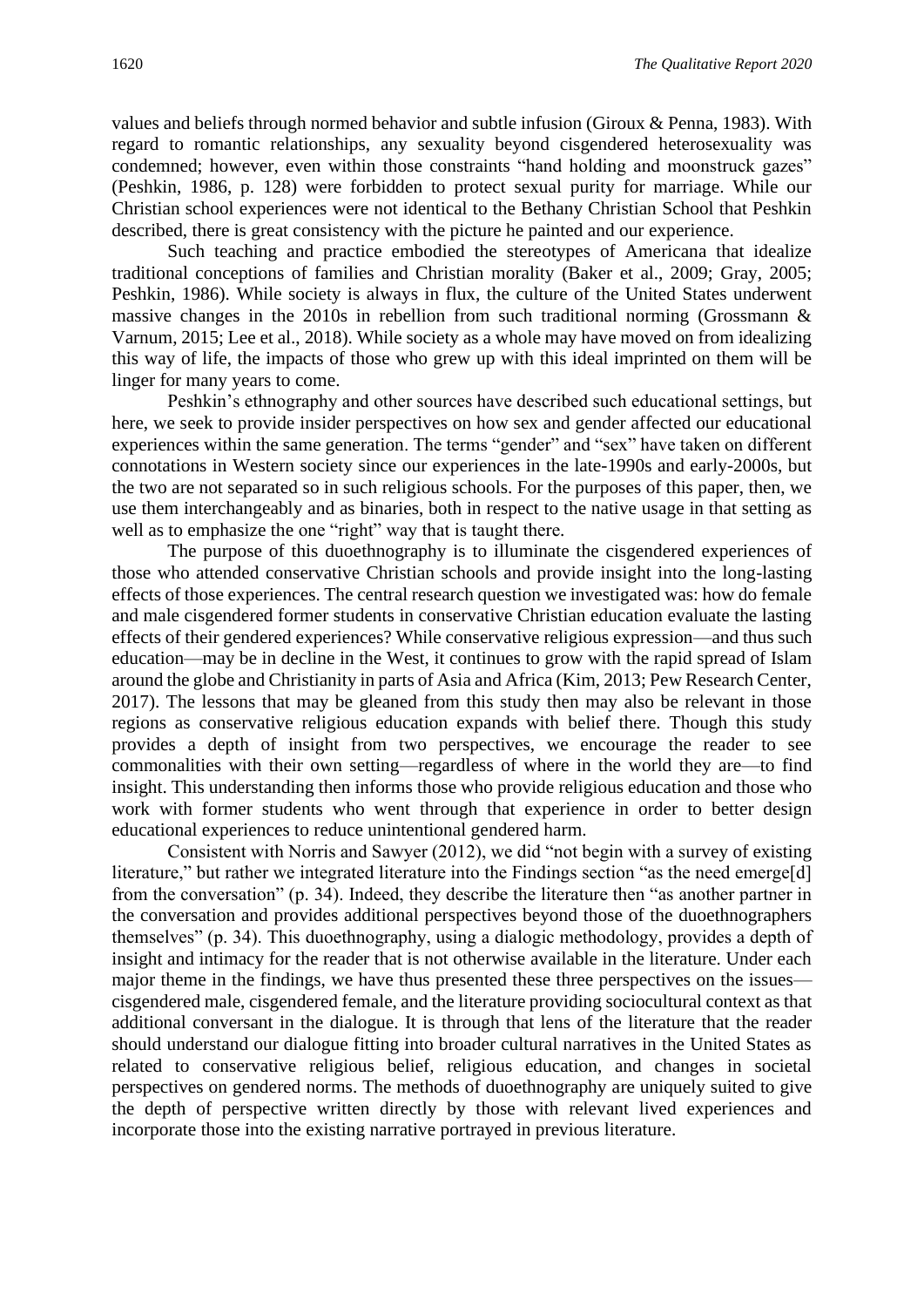# **Researcher Stances**

Linly. I attended a small, evangelical preparatory school in Nashville. My graduating class was approximately 125 students, who were predominantly White and middle- or uppermiddle class. While I certainly feel some of the education I received there was far above average—English, Spanish, and Choir—much of it seemed to leave me ill-prepared for the "real world."

There are a few events I recall as particularly impactful to me, which provide some insight and commentary on the school's attitude towards sexuality. One student who became pregnant was expelled while there were no repercussions for the father of the child, who was also a student there. I remember during my junior year when rumors were flying that one couple in our class had sex, and it was all anyone could talk about. Both were shamed by their peers for doing something that would be considered normal and perhaps even boring at other schools. Finally, one summer at a church camp with one of the congregations that supplied many of the students to my school, some young men found one of their peer's journals in which he wrote about his attraction to other men. They bullied and mocked him, sharing their findings with the rest of the campers, which led him to transfer to another school the following year.

Being deeply involved in religious institutions during my upbringing, every facet of my life and way of thinking was heavily influenced by the teachings of my church. I now view that aspect of my upbringing as a cautionary tale of how anything without moderation may become unhealthy or even harmful. The use of fear to manipulate people into compliance may appear to produce short term behavioral changes; however, as with many like me, this led me to no longer formally practice any religion or engage with a church in my personal life.

**Phillip.** I attended a conservative Christian high school in Michigan as a biological male in the late 1990s and early 2000s. An independent local church operated the school, but enrollment was not limited to church members. Across all grades of kindergarten through high school, enrollment hovered around 120 year to year, with far more on the elementary side. I graduated in a class of seven, which was the largest in the school's history. More than anything, I think the school took a pragmatic, "ends justify the means" approach to how it attempted to regulate student behavior, which was in conflict with their clear teaching that such an approach in life was an affront to God. The school used deliberate inconsistency on rules and enforcement, surveillance both inside and outside of school, and manipulation to try to prevent what they believed to be immoral sexual activity.

As I think back on my experiences there, I am torn. On the one hand, I feel like my instruction in core subjects was outstanding, and it did really help me keep from messing up my life that early with what I would identify as bad decisions for me, such as a lack of focus on academics, experimentation with illegal drugs, or sexual experiences leading to unwanted consequences. However, I also recall feeling very wronged by the school as I graduated, cheated especially in the areas of critical thinking and generally being ready for life in an unsheltered world. While attending and then until the writing of this project, I did not really think much about the experiences of the girls at my school, other than assuming they were colluding with the administrators and teachers to make life unhappy for the boys. Such a conspiracy was, almost certainly, not going on. However, when molded into a boys-versusgirls mentality, such thoughts seemed to make sense. My experiences have led me to now be very suspicious of such an approach to education; however, I am not universally opposed to religious education.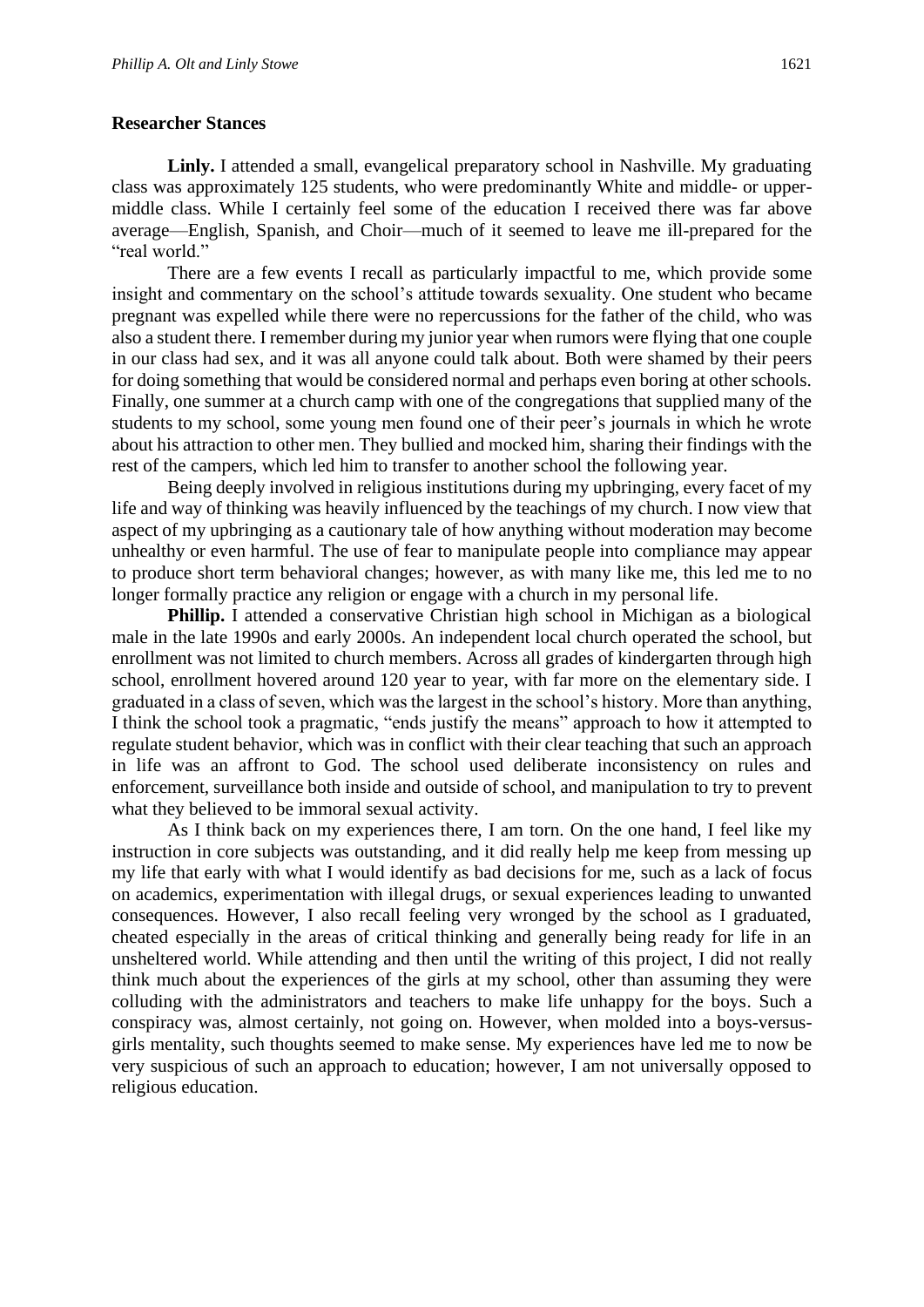#### **Methodology**

This duoethnography was born out of a course project on diversity in education, wherein the instructor, Phillip, and graduate student, Linly, explored how our differing biological sexes impacted our prior educational experiences in conservative Christian education. While we write about our own experiences, we use the term "conservative Christian education" for the context of this paper in the native sense to which it was used in our previous educational settings—to indicate private schools that identify as Christian and would only morally support the expression of human sexuality inside the bounds of a heterosexual, cisgendered marriage. This represents our lived experiences that we are able to bring to bear here, as well as that of the many who have, are, or will go through schools like those described in Peshkin's (1986) Bethany Christian School.

# **Duoethnography**

Duoethnography is a qualitative, "collaborative research methodology in which two or more researchers of difference juxtapose their life histories to provide multiple understandings of the world" (Norris & Sawyer, 2012, p. 9). To accomplish this, Norris and Sawyer (2012) identified eight tenets of duoethnography: currere (viewing one's life as curriculum), polyvocal and dialogic, disrupts metanarratives, authorial difference, dialogic change and regenerative transformation, trustworthiness in self-reflexivity, audience accessibility, ethical stances, and trust. Further, they argued that "duoethnography embraces the belief that meanings can be and often are transformed through the research act" (p. 9), which we experienced and described how it changed us under the Discussion section. It is our intention that shining a light on our own process will help those who have had similar experiences, as well as those work those previously or currently in conservative Christian education, to better evaluate and overcome the associated challenges brought to light in this study.

#### **Methods**

#### **Preliminary Considerations**

In the first phase of our research process, we became better acquainted with each other and identified a topic of common interest. We had already done several classes together as professor and student, but we were not personal acquaintances familiar with our differing life stories. As partial fulfillment of the course requirements, we had to identify an area of significant difference that had affected our educational experiences. Initial conversations led us to biological sex as our axis of difference, which affected our experiences in similar conservative Christian schools.

As Linly was an online student located far from campus, we utilized Zoom, a cloudbased videoconferencing software, to facilitate synchronous dialogue and Google Docs to further discuss and co-construct the interwoven narrative. Such use of technology is an effective tool to facilitate duoethnography (Le Fevre & Sawyer, 2012).

#### **Dialogic Data Collection and Analysis**

The process we followed is well summarized by Huckaby and Weinburgh (2012)—"we recorded, transcribed, revisited, and restoried our writing" (p. 158). Thus, in the second phase of our research, we engaged in data collection. In duoethnography, data collection is done through dialogue between two individuals of significant, relevant difference (Norris & Sawyer,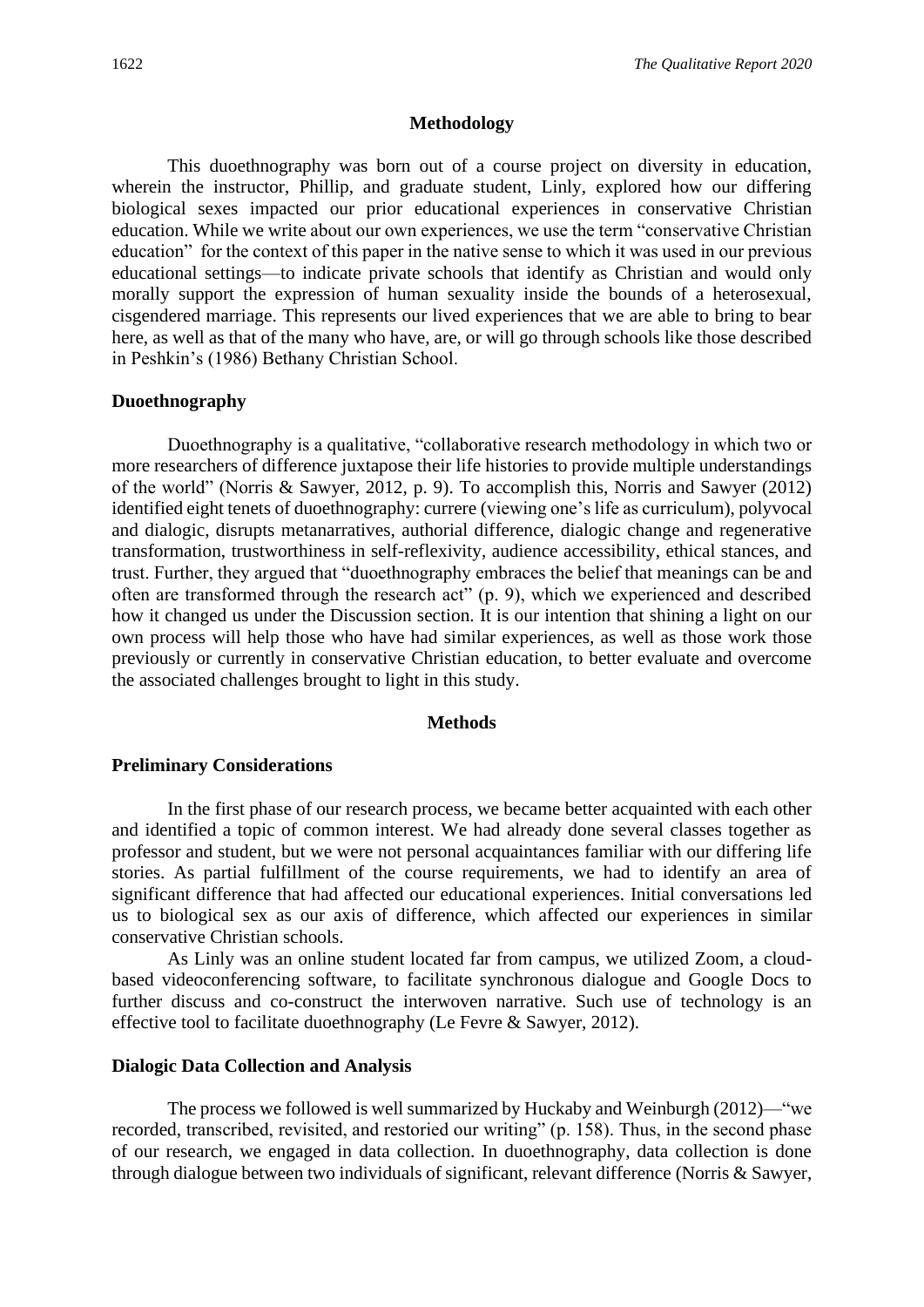2012). We did our first dialogue session live via Zoom, and we focused on describing our previous educational experiences. We asked each other probing questions, and then we compared and contrasted those experiences. We focused our second live dialogue session on our experiences through the lenses of our different biological sexes. As one would share, the other would, again, ask probing questions and make comparative remarks.

We followed Saldaña's (2016, p. 14) approach to qualitative data analysis, wherein we started with the raw transcripts and writing as data, coded for recurring elements, aggregated those elements into categories, and then finally we organized those categories into themes as coherent units of meaning. Norris and Sawyer (2012) described analysis of duoethnographic data as similar to layered-account autoethnography, which occurs concurrently with data collection (Ellis et al., 2011). Thus, we engaged in informal data analysis—coding, categorization, thematization—each time we dialogued; however, our third dialogue was then focused on meaning making of the previous two conversations and to identify major themes.

At this point, we shifted our collaboration from being live through Zoom to asynchronous through Google Docs. While the live dialogue had afforded us the ability to respond intuitively and in-the-moment, asynchronous interaction promoted deep consideration and well-articulated responses. One author would add content under the themes we had identified, and similar to our live interactions, the other would add comparative content and ask probing questions.

We then conducted our fourth dialogue live via Zoom, wherein we holistically discussed what we had found through the three previous iterations. Because we observed that the prior asynchronous phase felt like pen pal letters, we decided to style the presentation of our findings in that fashion as a natural extension of our data collection and analysis. Having refined our preliminary themes in this fourth dialogue, we then went back to re-story our own findings from the transcribed live dialogue and written asynchronous dialogues. We wrote these letters chronologically as presented in the Findings, wherein the first letter listed under a theme was sent to the other author who then re-storied their own findings in response.

#### **Ethical Considerations**

Ethics can be murky within duoethnography. Norris and Sawyer (2012) noted that, for duoethnography, the "ethical issues are somewhat different. . . .Duoethnographers agree to write joint papers with themselves as the sites of their research. The people who wrote them will benefit from the publication and understood the risks of harm" (p. 21). These issues had the potential to be magnified by the professional relationship wherein Phillip was Linly's professor and the project was done in partial fulfillment of course requirements. Indeed, duoethnography has often been done between faculty members and students (Kidd & Finlayson, 2015; Latz & Murray, 2012; Snelson, Wertz, Onstott, & Bader, 2017; Tlale & Romm, 2019), and Phillip had experience doing so with a professor when he was a graduate student (Olt & Teman, 2018). His previous experience from the other side of the power dynamic shaped his approach in this project as the professor. We believe that we effectively mitigated such potential ethical issues. Phillip came to the project with a willingness to be open and discuss anything in the project. They shared common elements, such as writing the methodology and literature review, and no interpersonal complications arose that might have muddied grading. Linly was to be graded individually on her contributions to the project, without positive or negative influence from Phillip's work in it. When we discussed places or people other than ourselves, we only used generalized terms so as to protect confidentiality.

Ethical concerns within duoethnography are not, however, limited to the authors. Norris and Sawyer (2012) described what they saw as the most significant ethical issue in duoethnographic research—"the inclusion of others in stories of one's own" (p. 22). Unlike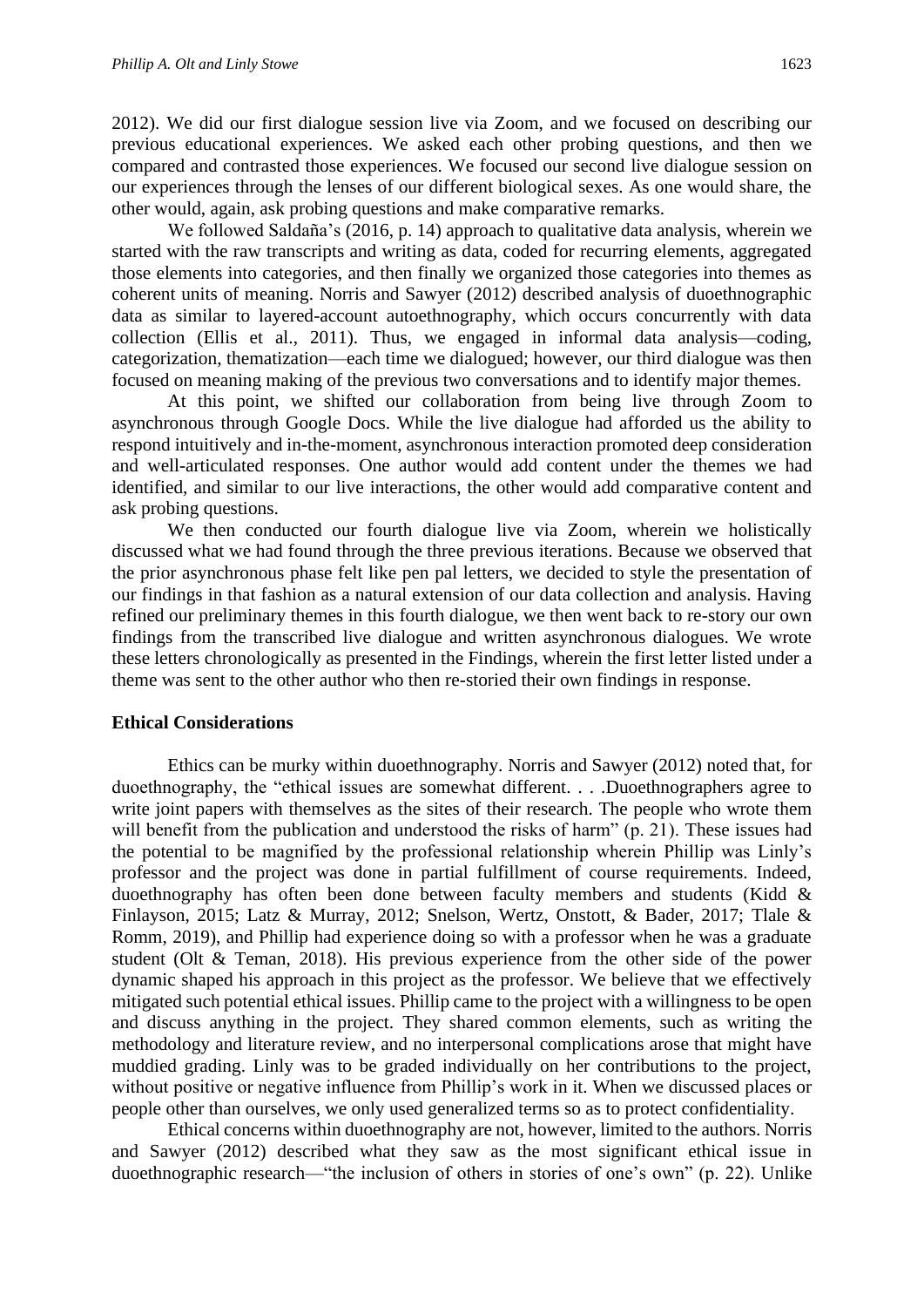most other human-subjects research, this issue does not arise from collecting data directly from others; rather, as the researchers are known and share their own stories (in lieu of other participants), this may create ethical issues for those mentioned in their stories. To combat this, they proposed two guidelines—"to (a) just tell the story without value judgments being placed on the other and (b) frame the individual as one constructed from your point of view, not as truth" (p. 23). Connecting our duoethnography to those guidelines, we worked diligently to protect others in our stories. We clearly explained that these were our own points of view, and that is further reinforced by the presentation as letters written by our past selves. We also generally avoided identifying others, especially so when the context might be seen as negative. So, while we may mention "mom" or "female teachers at school," we avoid mentioning their names. As noted from Norris and Sawyer (2012), those who know us may be able to identify those, but that is inherent to the storytelling process.

Thus, due to the unique nature of duoethnographic research and the power dynamics involved, we gave great consideration to ethics in the preparation of this manuscript. As the authors were the only humans involved in this collection and analysis of data using our own memories and stories, we did not need review-board approval at our institution (consistent with Norris & Sawyer, 2012, pp. 22-23), and our joint participation is evidence of joint consent. We mitigated any potential harm to others mentioned in our memories by removing publicly identifiable information, such as names of people or organizations.

#### **Findings**

Writing for our former selves, we present our findings in a series of pen pal-styled letters, reflecting on each of the major themes in our exploration of how our different biological sexes affected our educational experiences at religious schools in the United States. We determined that this would be a powerful way to communicate our own thoughts and experiences, with the implied distance of a pen pal symbolizing the gendered gap created by our schools. In this section, we present our findings in the themes of gendered roles, gendered responsibilities, and romance and sexuality.

#### **Gendered Roles**

#### **Linly's letter.** Hi Phillip,

I hope you are doing well. Senior year has been really stressful so far here. It seems like our Bible teacher is gone every week to coach a basketball game. I don't really understand—if the Bible holds the most important lessons for us, why does it seem like all the Bible teachers are so absent? Except, of course, the one female Bible teacher we have is usually here, but she's only allowed to teach one class, and none of the guys can take it. It just doesn't seem right to me. I know a ton of women who possess all the leadership skills that any man does, and yet everything in our school and church seems to suppress those skills in us. Or at least limit us a *lot*.

I even told my parents last week that I was thinking about going into higher education student affairs, which I know will at least require a master's degree. My mom thought it sounded really great, but my dad gave me a speech about how that career probably wouldn't pay for the degrees it will require, like most careers that women go into. He told me that being a stay-at-home mom *was* a full-time job. It's the same message I get *all* the time here. Shouldn't I focus on my career before I think about getting married and having kids? What if I don't even want kids? Does that make me a bad woman? I feel like there are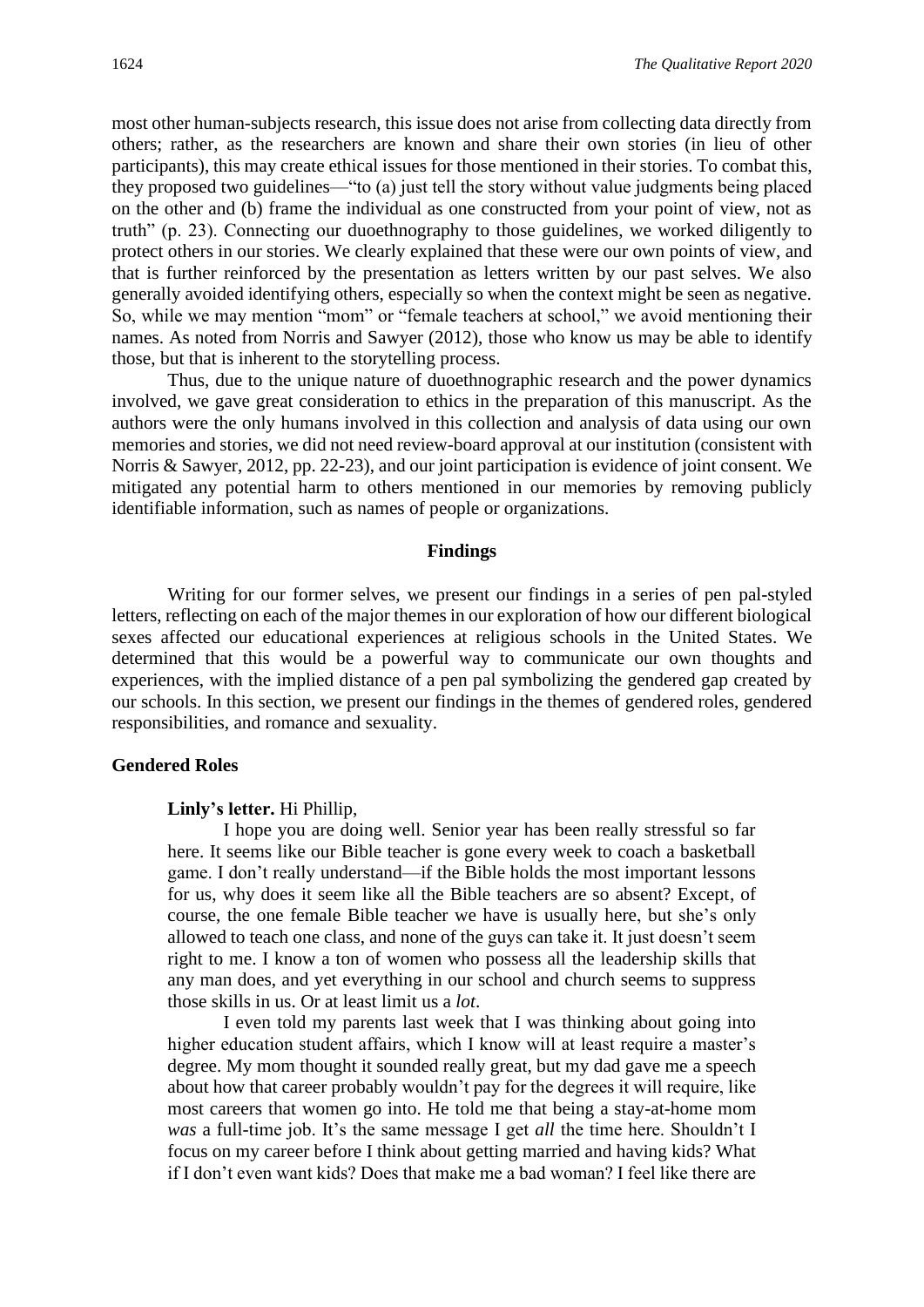tons of men who never get married or have kids, and no one says anything about that. But when it's a woman, it's like she's incomplete if she's not a wife and mother. It's really frustrating. For example, there are two older female teachers at school who have never been married, so everyone spreads rumors that they are lesbians. But there's also an older male teacher who's never been married. Guess what people say about him…nothing! I don't get why people make assumptions about single women, but not about single men.

I try to speak up when I hear these conversations happening or when I have questions about this stuff they tell us in Bible class, but people just call me "opinionated," which really doesn't feel like a compliment. Women are supposed to be submissive and calm and gentle and soft spoken, but that's just not who I am. If that's how God wants women to be, why didn't he make us all that way? Why do men get the right to have opinions and make rules and share all of their thoughts? It feels like the reason we need a husband is so that he can be our voice, because at school and in the church, we don't get to have one.

Anyway, I hope you are doing well. Thanks for letting me share these thoughts and opinions with you. Talk to you soon!

#### **Phillip's letter.** Dear Linly,

I hope this letter finds you well! I know you've been struggling lately with how your school is teaching you to be a woman—wife and mother, no more. Honestly, I've had a lot of frustration with all this talk of gender roles too, lately. More and more, I feel like there's a hidden message or hidden curriculum behind what the staff say.

I think my high school and church are very heavy on traditional gender roles—that the 1950s version of family is God's version of the family. The husband works and has a good middle class job with a house. The wife has 2.5 children, stays home, cleans, has dinner waiting when her husband gets home, and then he walks in and says, "Hello, honey, how are you?" I think that is kind of their vision of the way life is supposed to play out. Even though it isn't always spoken, there is very much of an overwhelming presence of the traditional 1950s gender roles. Everyone is just kind of expected to be an actor playing out their role.

In my school, it's pretty clear that the principal could never be a woman even though that isn't necessarily a pastor's position (which our denomination does not allow a woman to be a pastor). They never overtly said it *isn't* a woman's position, but it is clearly the case, even though I can't understand why. I assume it's the leadership thing—the belief that women aren't meant to be leaders.

We also seem to have a different English teacher for the high school almost every year (we only have one such position). That spot is typically filled by a recent college graduate, who is a woman who had just gotten married, took this job, and then become pregnant within the school year. In fact, I think this is somewhat of a staffing strategy—they try to get wives in the church who aren't working outside the home to come teach. Like, "Oh hey, this guy is a member of our church and he has a wife, and she's not working…And, we need an English teacher…" There always seems to be this perception among the male students that this stream of English teachers are angry towards men, especially as the pregnancy would go on, and then it seems like they express that anger toward us guys. That's the kind of a perception we talk about.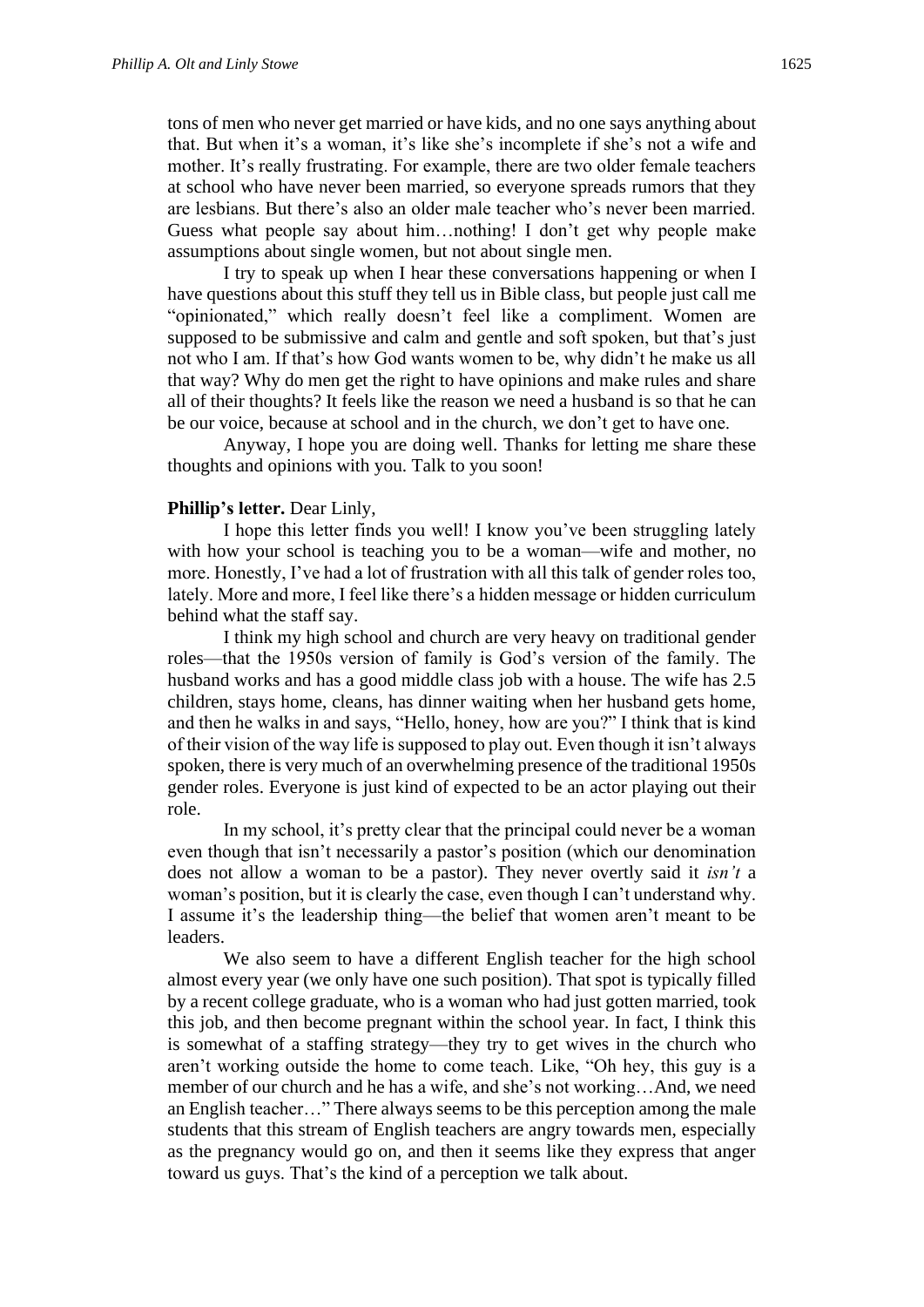All the other guys in my grade go take classes like auto maintenance at the tech center. Of course, the girls never take classes like that. I mean, they are *allowed* to, but I could never imagine they would choose that. It just wouldn't fit with the gender roles and expectations.

I think all this is a big reason why I am thinking about going into the U.S. Army rather than fulfill their expectations to go to a Christian college, get a good job, and have lots of kids. I don't want to be so sheltered and so controlled. It's an opportunity for me to go do something else and get away from it, frankly.

I'm so glad I have you to talk to. Can't wait to hear from you soon!

**Reflection on gendered roles.** In our pen-pal letters, we reflected on the gender roles that we were trained to fill at our conservative Christian high schools. The teachings, based in Christian beliefs, upheld that the traditional gender roles of 1950s America were supported by the Bible and were necessary components of a good Christian's life. However, we both felt some degree of injustice amidst the significant pressure to fulfill expectations. Linly, as a woman, was to become a wife and a mother, while Phillip, as a man, was to find a good job to provide for a family. The uncritical imposition of these norms by faculty and administrators ultimately drove each of us out of the mold as we grew older and reflected more deeply on what and how we had been taught. Though both did enter into their own heterosexual marriages, Linly stepped away from religious practice and entered her own career, while Phillip went into the U.S. Army and married a woman who has often made more money with her career.

As we analyzed the roles that we felt were portrayed as appropriate or necessary for our genders according to our schools, we landed on similar findings: men were to be leaders, while women were to be nurturers. As Peshkin (1986) described, "leadership…is a clear male prerogative" (p. 127), even outside the holding of religious offices like pastor. While in this study the authors were burdened with opposing roles, both carried significant pressure. Deviating from these traditional roles is a common reason cited by Evangelical Christians for their perceived deterioration of the institution of marriage (Baker et al., 2009). However, younger generations no longer view gender as static, but as flexible; they have now taken control over defining what is female-male, feminine-masculine (de Wet et al., 2011). However, most Evangelical churches disagree and continue to focus their teachings on traditional gender roles (Palmer, 1993). Rather than focusing so intently on superficial roles, the time and energy might be better spent fostering healthy perceptions in young people as they discover and explore their own identities without adding expectations or assumptions, which are often not even found in the Bible that is supposedly being taught.

#### **Gendered Responsibilities**

#### **Phillip's letter.** Hi Linly!

So, I've been thinking some more after reading your last letter. Beyond just the roles we're supposed to play based on gender, there is also a lot communicated about gendered responsibilities.

From a guy's perspective, there is a big expectation that, it's your job to provide for your family. There's this really strong burden that you're supposed to have everything figured out when you graduate high school to make sure you can provide the American Dream for your family. You have to be successful at that, because no woman will marry you if you don't have a plan in place and a good enough job to provide for those 2.5 children, get the white picket fence,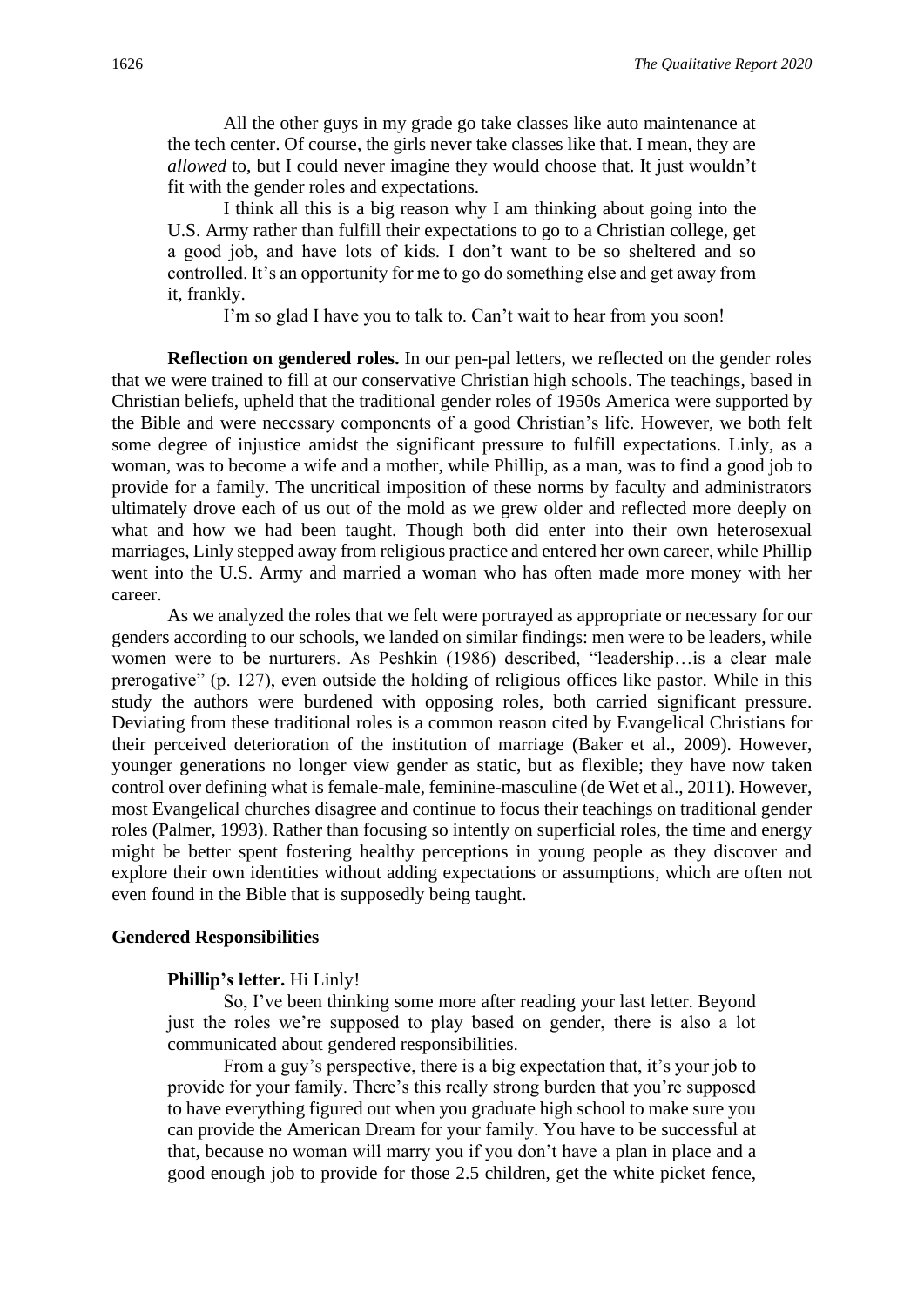etc. And so guys just have to have everything figured out, and that is very hard for me at 17 years old. More and more, I think about joining the Army. That will take me away from all this, and it seems like a pretty good step toward that American Dream with salary, health insurance, and the GI Bill. What I don't really understand about this, however, is that they can't show me where that is in the Bible? They say that the Bible is the sole source of faith and practice, but then the vast majority of what they tell us about gender roles and responsibilities seems to only come from nostalgia about how things were when the administrators were kids.

It's funny though, because I never really hear anything like this for the girls in my grade. All the administrators seem to talk about is "a man's responsibility!" They haven't ever said that women should *never* work outside the home, but it kinda seems like a backhanded implication of that. If men have all the responsibility for work outside the home, then what responsibility do the women have? Go to college? Have kids and support their husband? Cook and clean? Maybe the girls hear that stuff behind closed doors, but publicly, all the responsibility is about the guys.

The crazy thing is that they are doing some, like, social engineering experiment with us. They haven't hired a new custodian at our small school, so they started making us high school guys do the custodial work at the school before and during the school day. Meanwhile, the administrators and teachers sit around with the girls and watch us work. Sometimes, they would even buy doughnuts or something and tell the guys they were for us. Then, they sit with the girls and eat them while we work.

I think it's a little messed up that they do this stuff—well, maybe a bit more messed up than a little...Thinking ahead, I wonder how this is going to affect me in another 17 years? I can't imagine that I'm going to forget it all like some bad dream. What if my wife works—and makes more than me? Will that mean I'm a failure at my responsibilities?

#### **Linly's letter.** Hi Phillip,

Thanks for your last letter. I feel like we hear that a lot too—about men taking care of their families. My dad is a pilot, so when he's home, he doesn't have to do anything for work; so then, he drives us to school, picks us up, makes our lunches, and does other "womanly" tasks. I remember once in middle school, he came on a class field trip. He was the only dad among all the stay-athome moms, and people kept commenting on it. I was actually embarrassed for him, as that was not considered "normal" in the 1990s. I saw what you're talking about. Men are supposed to be at work, but women should be at home taking care of their children and the house.

I feel like the main reason everyone wants us to go to college is to find a husband. Men go to pursue careers while women go to pursue husbands. It seems like they are constantly advocating for us to get married as soon as we can. People are always talking about planning their weddings, what they'll name their kids, etc. I just want to travel! I can't even think about kids right now. My mom got married at 23, and had my brother at 24. That is so young, but it seems like it's what everyone here does—and they are always talking to us about "remaining pure" until we do get married. They tell us that it's our responsibility in the relationship, because men can't control themselves.

I don't want to get too dark here, but there is one thing that's really been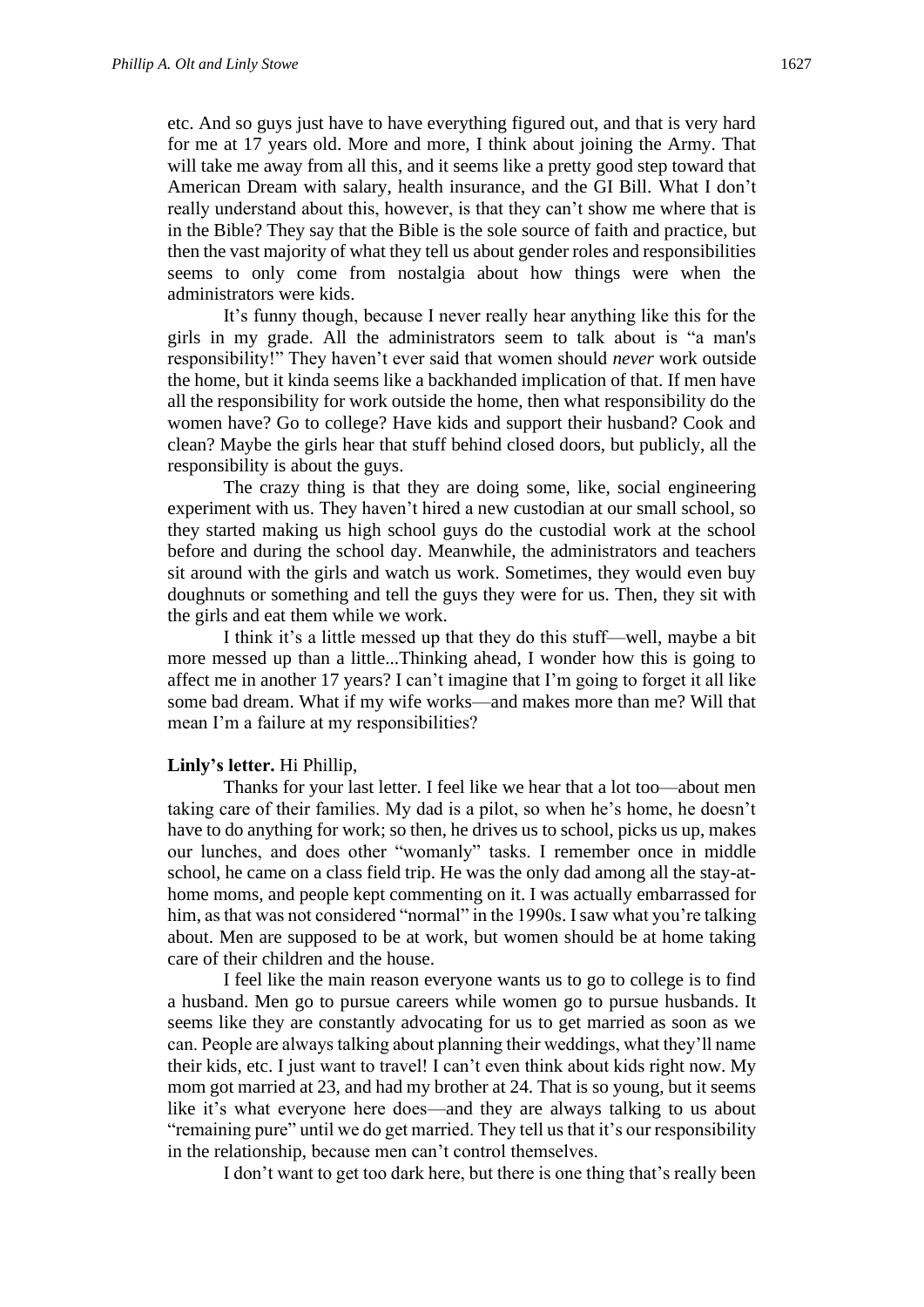bothering me recently. We had this one conversation in Bible class recently about abortion. It seemed like everyone was on the same page—it's always completely wrong 100% of the time, no question. But I *had* a question, and you know me—so opinionated; I asked it. I asked about cases of rape. I added that, if one of my sisters got raped, I would want her to be able to have an abortion. Everyone just stared at me in what felt like total disgust. The teacher wouldn't even respond. He just changed the subject, but I feel like it's a topic that merits a conversation! Why would that be a woman's responsibility to go through a pregnancy and birth that would constantly be an extremely painful reminder of an incredibly traumatic event? What if a woman has a health condition that could kill her if she had a baby? Is it still her responsibility to God and her husband to have the baby? It seems horrible to me, to be perfectly honest. I wouldn't marry a man who would put me in that situation. Yet, the message that women should have children is driven home so hard here, that it seems like women who can't have children might be failures. That must hurt them a lot.

Sorry I got so serious there! It was just weighing heavily on my mind since it happened. I still feel awkward and unwelcome going into that Bible class. Hopefully things will improve soon. Talk to you later!

**Reflection on gendered responsibilities.** In addressing the gender roles we learned about at our respective schools, we determined that gendered roles and responsibilities were really two different aspects of the experience. While the roles focused on what we were supposed to look like and how we were supposed to act, the responsibilities were the weight of failing to do so. Phillip was trained that, in order to be a good Christian, his duty as a man was to provide for a family at all costs, including great personal sacrifice. If he was then unable to do so, it would compromise his identity as a man and his standing among other Christians. The leadership Peshkin (1986) described as part of the male gendered role thus came with responsibilities to produce. On the other hand, Linly understood her role to be limited to that as wife and mother. Failing to meet this criteria meant she was not a good woman. Even pursuing a serious career could jeopardize her femininity. Christian education does tend to define womanhood revolves around a female's ability to find and maintain a husband, keep the home, and raise children (de Wet et al., 2012).

We found that our institutions' teaching offered little flexibility, even when such prescriptiveness was not apparent in the Bible. Isherwood (2004) further explored the importance the church placed on the genders, especially women, fulfilling their expected responsibilities:

Many fundamentalist Christians seem to believe that many of the ills of the world would be cured if sex was saved for marriage, and duty not pleasure was the order of the day. The seriousness and sincerity of this argument is best illustrated by examples taken from the Religious Right in America who argue that even national security and economic growth relies on "traditional family values." Of course that means that women know their rightful place and have white Christian children for Christ. (p. 274)

Mpofu, Mutepfa, and Hallfors (2012) found that continued, uncritical communication of that messaging from Christian education may lead to resentment, constraints, and unhealthy practices or attitudes for students after they graduate. The teachings persist in this setting that girls are naturally better suited for tasks such as housekeeping and cooking, and unfit to carry any responsibilities outside of the home—that God created them specifically for these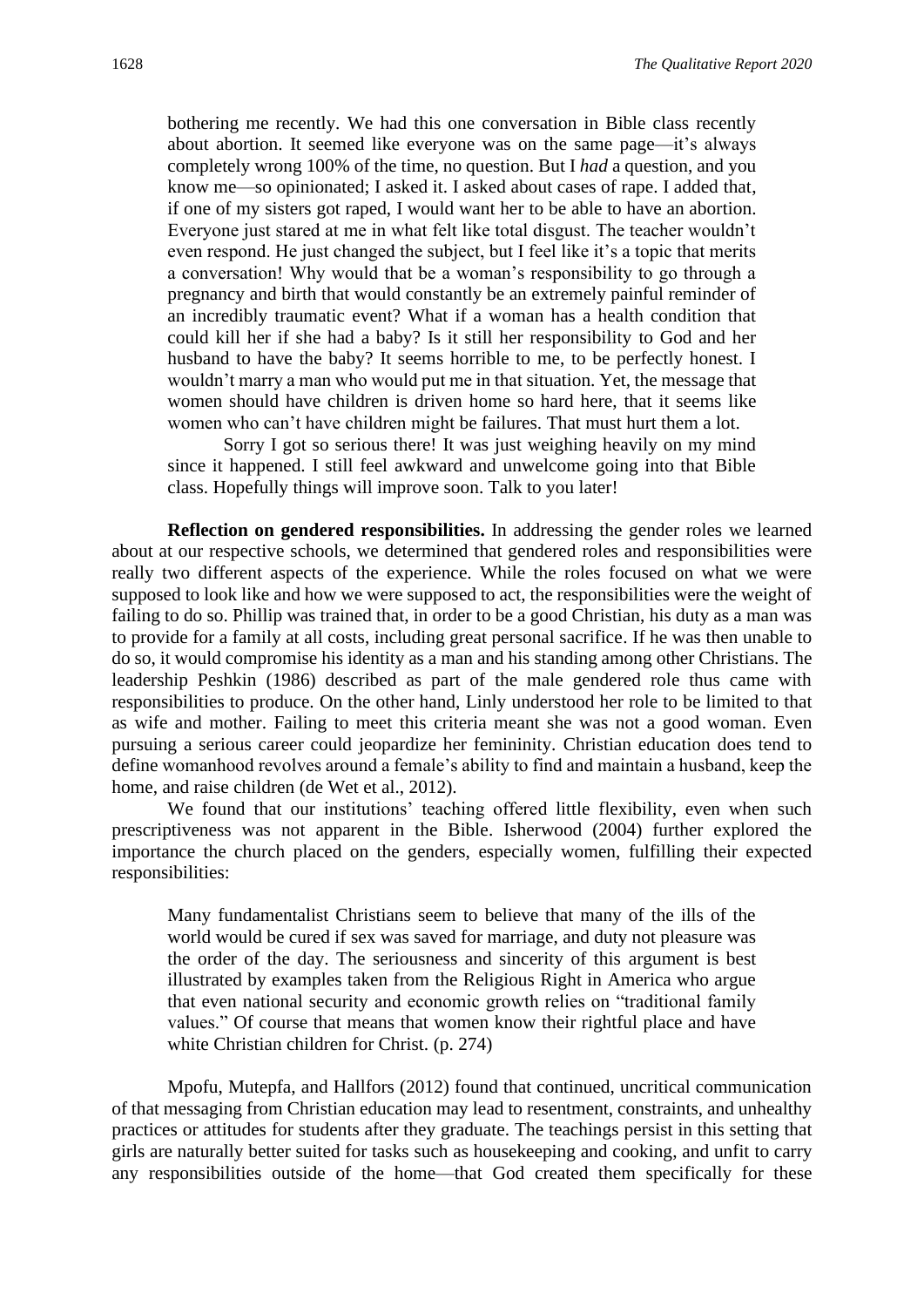responsibilities, despite modern young people's growing desire to be "active agents constructing their identities…constrained by the cultural resources available to them" (Pattman & Bhana, 2009, p. 22).

#### **Romance and Sexuality**

#### **Linly's letter.** Hey, Phillip!

I hope everything is going well. I was thinking more on what we were writing about recently with how our responsibilities differ based on our genders. It's crazy how much pressure they put on us already as teenagers! This week, we hit a topic related to it that really bothered me.

We had girls' chapel this week, and it was another lecture on finding the right husband. It seems like we get that lesson so often, as if our whole purpose on this planet is to find the perfect Godly man, snag him, and then have his babies—and of course, to make sure he doesn't get too physical with us until we're married. It gets so uncomfortable for us, especially the girls who have boyfriends. I think it makes them afraid that their boyfriends are probably constantly and exclusively thinking about having sex with them, and then it's the girl's total responsibility to keep them from doing it. Then, the next week, they tell us that we are supposed to let these men lead us and be in charge. It's really confusing. They make you guys sound like animals! I have a lot more respect for most of the guys I know, but these messages I'm getting in school keep making me question it.

In another chapel, they talked about how girls who have sex before they're married are like chewing gum that's already been chewed, or Skittles that someone already chewed…No one will want you, because you're already dirty and gross. Where's the grace and forgiveness in that? Apparently in the guys' chapel they were just told not to masturbate. They're told it's natural for them to think about sex all the time; in fact, it's kind of a running joke that "guys think about sex every 32 seconds" or whatever. They can think about it all the time; it's just their biology. However, *our* biology is to have control of guys when it comes to maintaining sexual purity, but to allow them to control pretty much every other aspect of our lives. Seems like the guys have it so easy. It just doesn't add up for me.

I actually remember my 8th grade Bible teacher once wrote on the white board about "where sexual sin starts." According to him, it started with handholding, went on to kissing, and then other activities until the end of the line was sex. He drew a circle around "heavy kissing" before "heavy petting" and told us that was where sin started. Okay, fine, whatever. But *then*, he told us that it was up to the girl to say "stop" at that point. He said that once a guy reached that point, there was no going back for him. It's like no women ever have any sex drive. They just "submit to their husbands." Guys want sex, but we're not allowed to. We don't get to have any pleasure or desire for them. Or even worse, we have to suppress, suppress, suppress for all the years before marriage, but then *literally* overnight, we're supposed to be ready to jump right into it and submit to our husband whenever he wants it. That sounds impossible to me. We're told that we should try to view our "Christian brothers" as just that brothers. But then, how could I ever find a husband if I keep trying to picture these guys as my brother? Ew! I constantly feel guilty just for finding guys attractive, like, I've already taken it a step too far! I don't think that's what God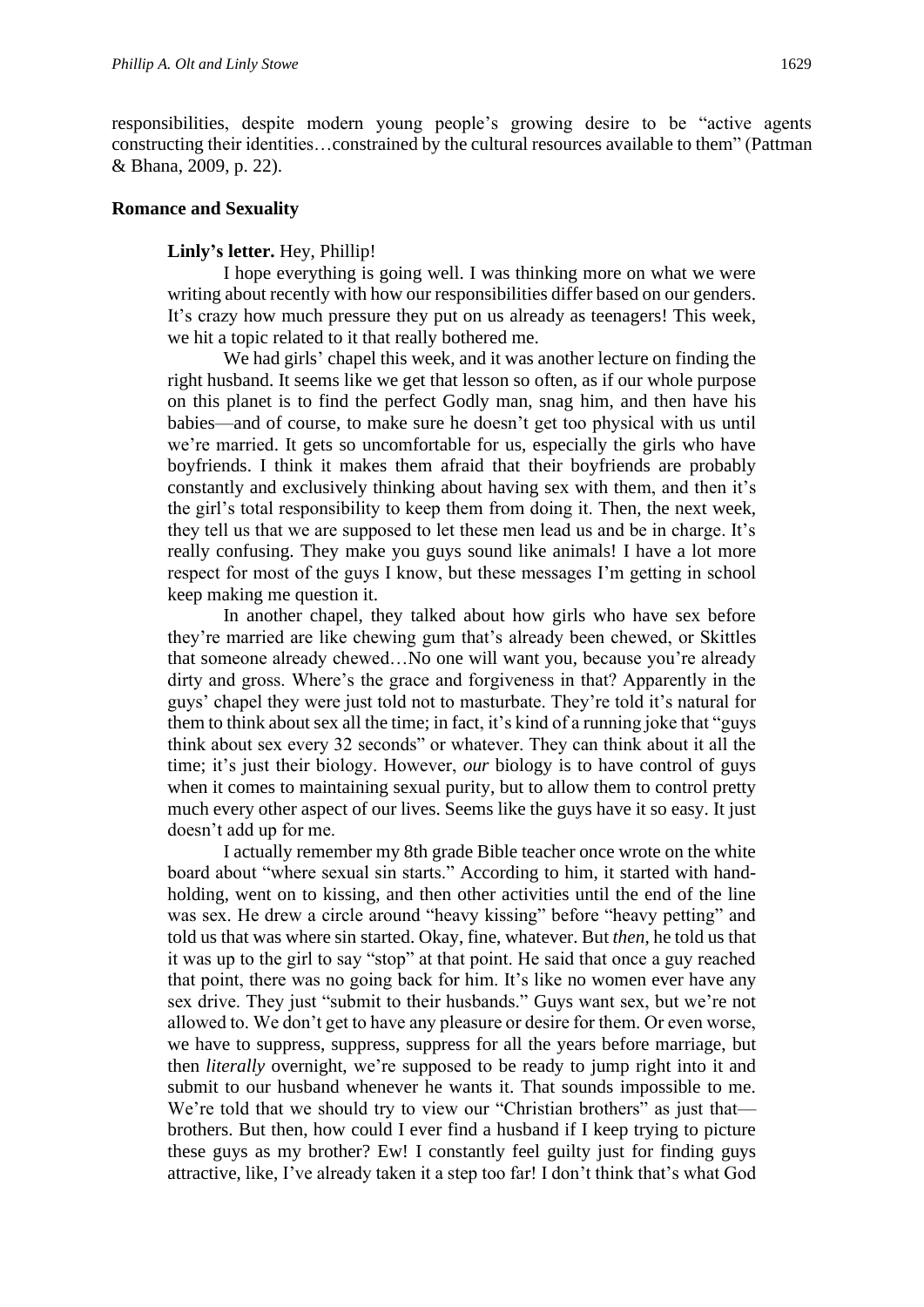wants for us. I don't think that's what he meant. It seems very unfair for us.

Sorry, I know this is kind of an uncomfortable subject, especially since you're in an environment just like me that seems to intentionally make it awkward. I feel like I shouldn't ever talk about it, but it seems like you don't judge like most of my peers here do. In another Bible class this year, I tried asking about how we are supposed to keep ourselves from even thinking about sex, because supposedly, just thinking about it is already a sin. Again, I was just stared at and felt gross for asking. The teacher didn't really answer me. He just reiterated that thinking about any of my male peers or friends in that way was wrong. It seems like we're set up to fail by our biology.

I hope you've received some more positive messages at school lately. There must be some balance somewhere in the middle! Hopefully we'll find it soon. Thanks for letting me vent when I need to!

**Phillip's letter.** Hello again; I'm so thankful we can share these letters!

We don't talk about relationships or sex education at my school especially not in the positive sense of what good or healthy is supposed to look like. In a conversation with an administrator, I learned that we had a female student a few years ago who got pregnant as a senior out of wedlock. Rather than moving on with life or giving positive instruction to the students, the administrators and teachers seemed to concoct this scheme to make the boys and girls hate each other so no one would get each other pregnant. It's like they think, "Maybe if we get these people to dislike each other, they won't interact, and nothing will happen that we don't want."

Their plan has really seemed to backfire. It's not like any of their schemes change our biological inclinations. They just change the "who" we're attracted to, so in a lot of ways, I feel that's counterproductive to their goal. Rather than the "good Christian kids" dating each other, so to speak, the guys just found girlfriends who went to public school. It didn't make them not want to have girlfriends at 16 years old; it just made them hate those girls who were at our school.

Have you read Joshua Harris's *I Kissed Dating Goodbye* (1997)? I haven't, but the administrators and teachers seem obsessed with it right now. I think the author has a really convoluted idea of love and romance, even compared to other Christian perspectives. All this talk of "courting" makes me think we're back in the 1800s or something. In a way, I think it's almost like arranged marriages between families. With how much the people in charge here love it, I assume this isn't going away soon, unfortunately. It might be from that book—I'm not sure, but there is this big saying in our school, "Date to mate." They apply it like this: if you're in high school, you're not old enough to get married; therefore, you shouldn't be dating.

For as much as the people in charge here don't want to talk about it, there seems to be an obsession with sexuality, though always as a bad thing. They talk like every guy is a budding sexual predator and every girl a seductress. Even if it's only for marriage, why isn't there every any talk about romance and sex being good things? Seems like God created that for people, after all. With how much negative talk there is, I feel like I'm under constant surveillance, and everyone is suspect about my motives. Even though I really like girls, I feel guilty even talking to them, because they might feel uncomfortable or scared that I was going to attack them or something.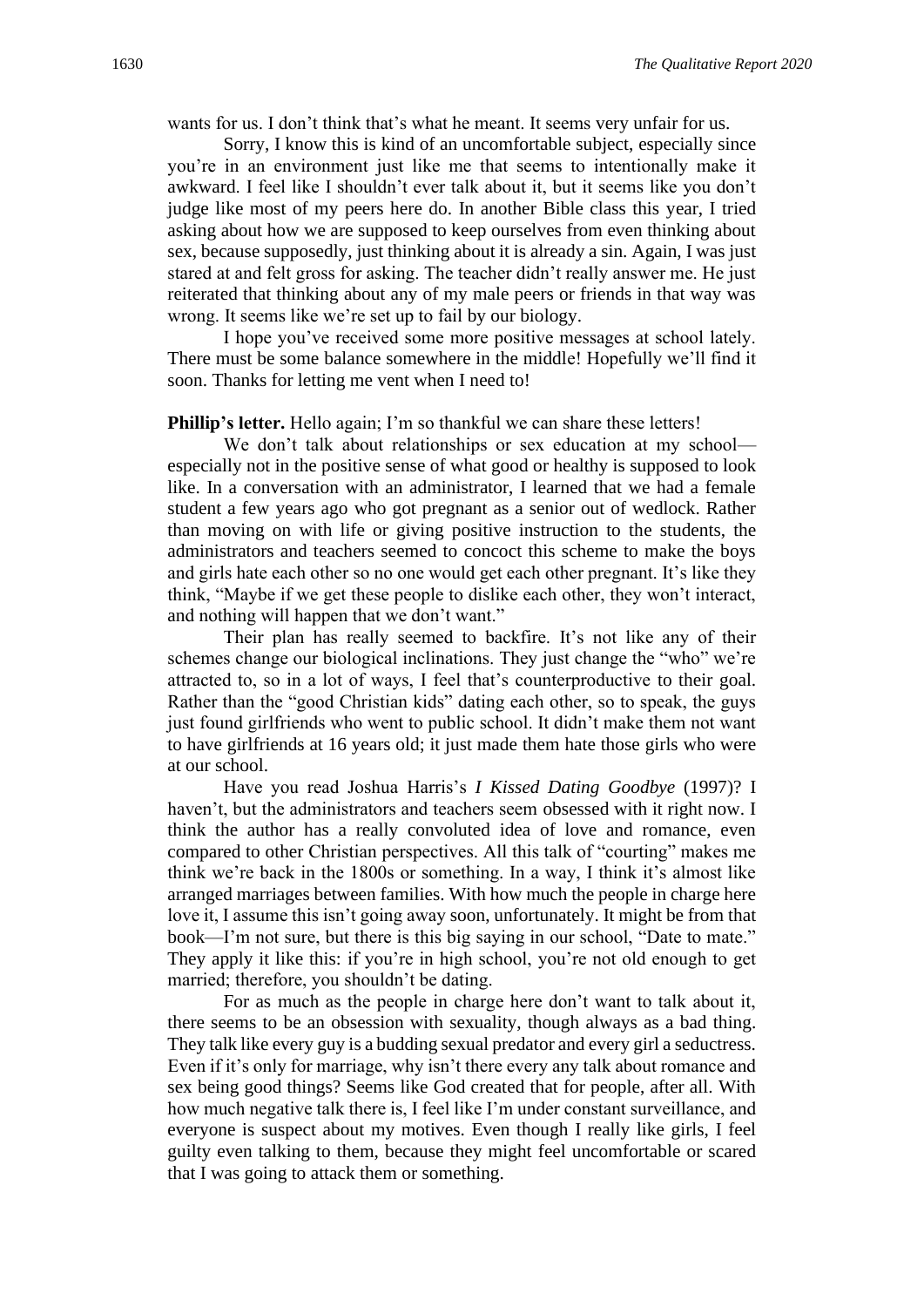I really just wish we could get past all this guilting and shaming that assumes we're going to do things we're not supposed to. Like, what is a healthy relationship supposed to look like?

**Reflection on romance and sexuality.** We found our educational experiences about sex and relationships to be seriously lacking, even to the point of being counterproductive. In the administrators' and teachers' efforts to keep the students from premarital sex, they instead cultivated unhealthy attitudes and practices about the students of other gender and sexuality, resulting in underprepared and undereducated youth. The stereotypyes that our schools prescribed for us—men as untamable sex maniacs and women as either chaste or seductresses—were clearly meant to instill fear of the opposite sex. However, American attitudes on sexuality have changed greatly from the 1990s now going into the 2020s, but vestiges of these portrayals remain. In the #MeToo movement of the late-2010s, a small number of powerful men were identified as serial perpetrators, feeding the male stereotype but certainly not being representative of all men in society. Hiding beneath caricatures, in fact, appeared to make it easier for these actual predators to hide their activities. In our letters, we found that the messages we received from our high schools left us confused about our own identities and about what a healthy relationship should look like, whether within or outside of the confines of religion.

Peshkin (1986) noted that one of the greatest areas of emphasis in schools like this is that of romantic relationships, with any non-heterosexual inclinations being eschewed while heterosexual relationships were to be tightly controlled. He described how, "Romance is very much a part of student life, but it is romance in [the school's] style" (Peshkin, 1986, p. 153).

While our schools gave much effort to keep students from entering into premarital relationships, they failed to prepare them for what a successful relationships could look like. This failure to prepare young people can often be a dangerous oversight with ramifications throughout students' lives. It remains a common message from Evangelical Christians that premarital sexual relations make a person used and undesirable (Dent & Maloney, 2017).

As we demonstrated, these assigned responsibilities can result in unhealthy views of oneself. Men learn that they cannot control their bodies, making some feel unnecessarily guilty and giving others an excuse for demonstrating animalistic behavior. On the other hand, women are tasked with maintaining purity in the relationship before marriage. Women may be made to feel guilty if they do experience sexual desire and are expected to repress it for the spiritual wellbeing of themselves and their partners. Isherwood (2004) noted the importance that:

[Christians] need to endorse this view and not make the body the enemy or at best the worst kept secret in the world…They should not just celebrate the procreative nature of women but rather they should revel in the capacity for pleasure that a woman has and the vast potential that pleasure has to change the world. (p. 281)

Most Evangelicals still fail to recognize this need for an equal share of the responsibility to practice healthy habits in sex and love, however. The message remains that a good Christian marriage depends on these gender roles being also applied to romance and sexuality (Baker et al., 2009).

#### **Discussion**

Through our discourse, we explored how our different biological sexes affected our educational experiences in conservative Christian high schools. There were specific roles and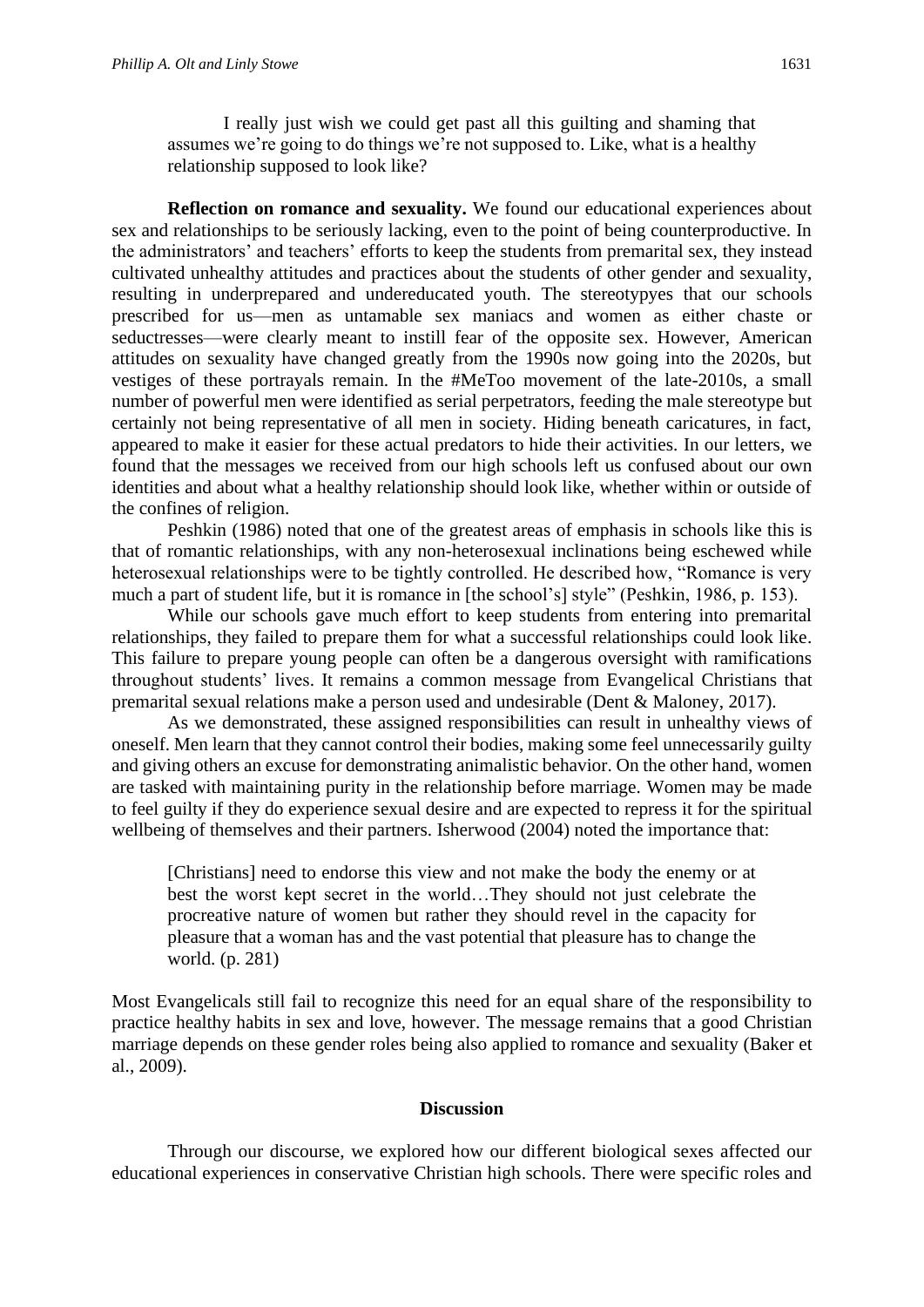responsibilities that were clearly prescribed for each of us according to our biological sex. In turn then, the expression of sexuality was supposed to be limited inside a monogamous, heterosexual marriage, though even there it was to be a taboo and dirty concept. Though our experiences varied significantly based on our biological sexes, the educational approach used at our schools created impediments to our social and psychological development both then and now.

#### **Changes to the Authors' Perspectives**

 Norris and Sawyer (2012) described a central tenant of duoethnography as currere, or viewing one's "life as a curriculum" wherein "duoethnographers recall and reexamine that emergent, organic, and predominantly unplanned curriculum in conversation with one another" (p. 12). To that end here, we each share how our ways of thinking have changed about the ways in which our biological sexes affected our experiences in religious education.

**Phillip.** This process of duoethnography has forced me to revisit many of the experiences of my youth to consider deeper meaning. My youthful reflections of annoyance and frustration have now turned to a more balanced way of thinking. As a teenager, it was easy to only consider my lens and my side of the experiences.

I had previously misplaced blame for my own negative experiences on my fellow students who were female. I genuinely believe the school leadership wanted that to be the case to try to minimize the development of romantic relationships. I am sad that I allowed myself to play that role so well. Hearing Linly describe her experiences, I was able to better interrogate my own, now through my clearer lenses of 20/20 hindsight. The reality of my situation was that none of the students were in a healthy setting to consider their own sex or sexuality. I say that now believing that a much healthier and more successful environment could have been provided—*even if* operating under the assumptions of very traditional sex roles and responsibilities or that sexuality should only exist in a monogamous, heterosexual marriage. Though it is very easy to focus on such traditional norming from our dialogue, I believe the central problem in both of our settings was a focus on externalism rather than internal understanding of and commitment to what was being taught. They were somewhat effective at controlling students while in high school, but without ever asking students to think about why or consider themselves as autonomous people with regard to the subject matter, they produced a climate of fearful protectionism that generated little but resentment in the long-term.

Linly. Over a decade after graduating from a conservative Christian high school, these reflections on my experience have evoked mixed feelings. During that period, I do not think I spent much time closely analyzing and challenging what I learned, especially what I learned surrounding sexual education. I am inclined to agree with Isherwood's (2004) assertion that, "Young women need to understand that they are women and that this looks as they wish it to; they are not made into women by the gaze of others" (p. 282). Had I considered those lessons with more scrutiny, I think I would have benefited from having a much more balanced perspective as I grew and matured in the years that followed.

I often try to remind myself, with the aid of close friends and family, that I should be grateful for all of the education I have received. I recognize that such education is a luxury that many people, especially women, do not have access to. When given the opportunity to assess the education I received, however, I do find shortcomings, especially regarding sex education. I left high school unprepared in many ways for what followed. I was extremely naive about my own and others' sexuality, feeling limited in what my role and options as a woman were. I left high school believing that it was my responsibility to hold men accountable for remaining sexually pure and, at the same time, to allow them to be my leader. The burden was placed on us, as women, to dress and act in such a way that *we* would not tempt *them.* I now find the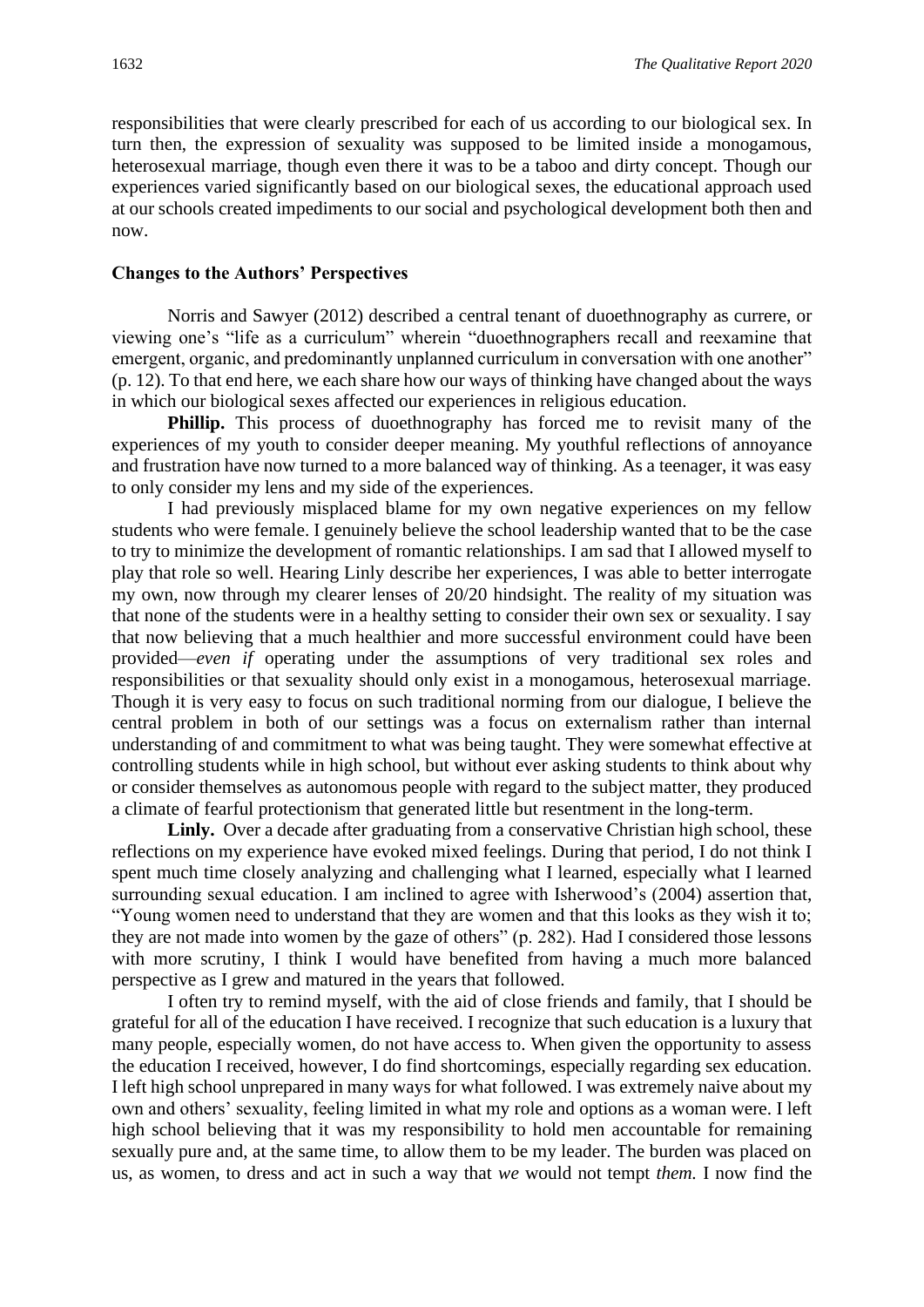contradiction that exists in these lessons to be astounding.

As I have grown since high school, learning about Phillip's experience has helped bring more balance to my reflections. While I do still view Christianity as a highly patriarchal ideology, hearing his stories brought me to realize that the men, too, were given what I would consider unnecessarily heavy burdens at that particular stage of development. While their burdens still gave them a distinct advantage as the leaders and heads over women, they were still inappropriate for young people to receive. If Christian institutions found a more balanced center, perhaps both sexes could experience relief from these burdens.

# **Understanding the Perspective on Biological Sex in Conservative Christian Schools**

Conservative Christian schools in America teach students about religious beliefs as woven through the instruction in all subjects (Peshkin, 1986). Deriving those religious beliefs from the Bible as the sacred text, two sections perhaps best summarize the way of thinking that shaped our experiences. "So God created man in his own image. . .male and female he created them" (Genesis 1:27, English Standard Version). Extending from this binary creation, God assigned different roles and responsibilities to Adam and Eve after they sinned. "It is good for a man not to have sexual relations with a woman. But because of the temptation to sexual immorality, each man should have his own wife and each woman her own husband" (1 Corinthians 7:1-2, English Standard Version). As Phillip reflected upon previously, there was little to no discussion of sexuality in the positive as stated in this passage; however, it is framed as exclusively within the monogamous relationship of a married man and woman.

These two passages laid the foundation for our educational experiences, though certainly there are many others that interplay. Because God had created humans as biological males and females with different roles and responsibilities, it was the leaders' responsibility at the Christian schools to indoctrinate that into their students. Similarly, it was their responsibility to control students the expression of their sexuality in any venue outside of a monogamous, heterosexual marriage, which was not really even possible in that high school context.

Whether we or anyone else agreed with their theology on these issues, there was a logic to what they were doing; however, the actions taken from that way of thinking were both generally unproductive and harmful. Because we and our peers were not intentionally exposed to other perspectives until adulthood and outside of the supervision of school leaders and parents, there was commonly a shock to the system when we encountered views other than our own. There was an inability to explain or defend what the school had taught us to believe, and so many of our peers completely reversed their way of thinking shortly after graduation. Because romance and sexuality were so consistently portrayed in a negative light, we still experience lasting struggles. While the author of 1 Corinthians 7 portrayed sexuality within marriage as a positive thing, we both struggled in our separate heterosexual marriages with the guilt and shame we had been trained to associate with sexuality. Even having the dialogue for this duoethnography, we were reminded of how taboo the topic still is for us after a decade or more removed from our Christian school training.

# **Limitations**

As this study was framed by our own experiences, our findings were limited to those contexts. Linly presented the cisgendered female perspective, while Phillip supplied a cisgender male perspective. Both of our schools were Evangelical, though from different denominations, and as such, they could not represent the breadth of settings in which conservative Christian education has been offered. Despite the narrowness of the contexts in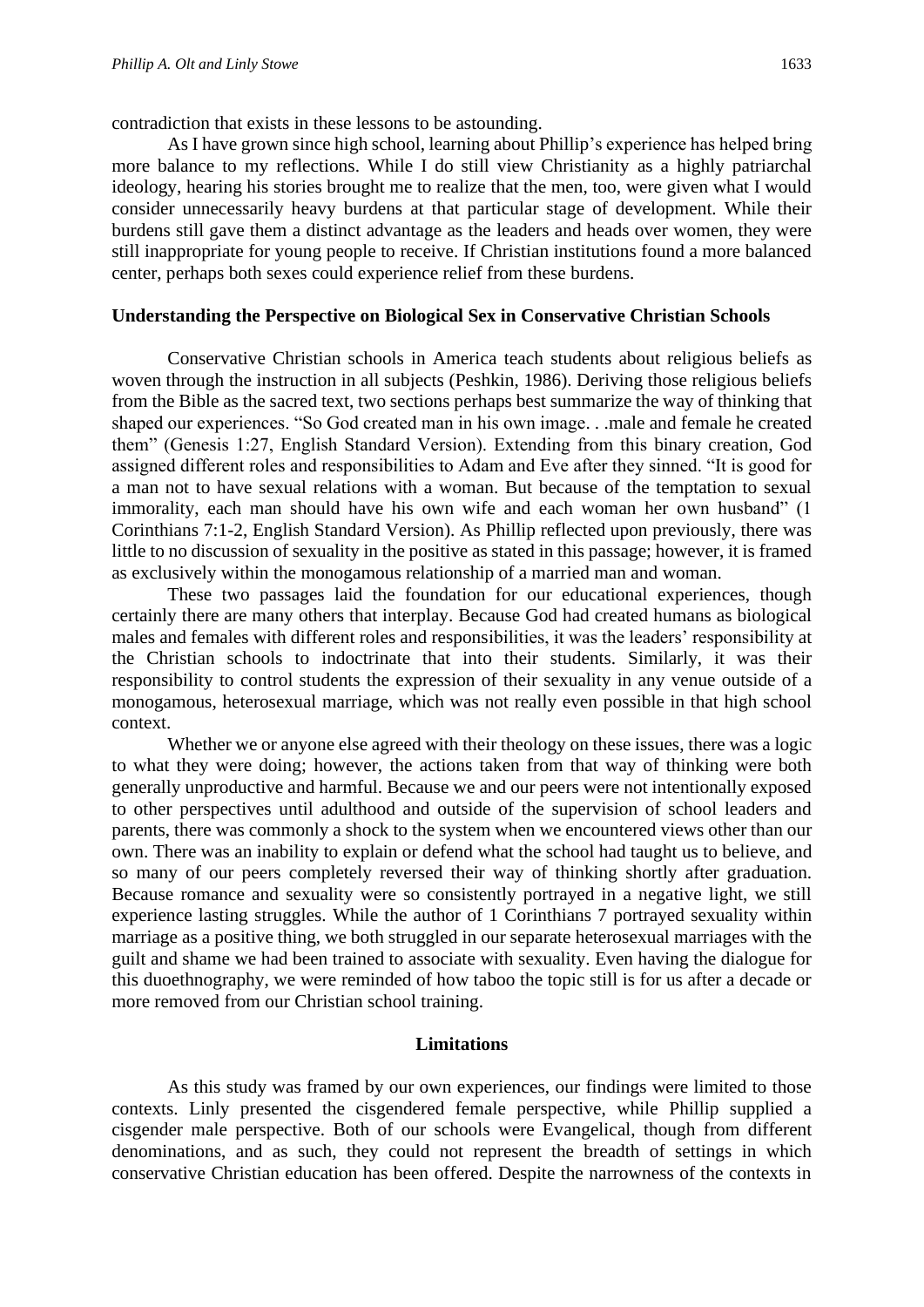this duoethnography, we ask the readers to look for aspects that can be transferred to their own setting.

# **Implications for Research and Practice**

Harris (n.d.) came back to the topic of his book on courtship many years later, offering an apology for how his book may have "restricted you, hurt you, or gave you a less-thanbiblical view of yourself, your sexuality, your relationships, and God" (para. 7). We hope that those who perpetuated an unhealthy and ineffective environment can similarly come to terms with their impact.

This dialogue provides a depth of insight beyond the existing body of literature. As such conservative Christian education has experienced significant contraction over the last decades, critical research has also dried up. However, as demonstrated in this duoethnography, the effects can last a lifetime. Further, those providing curriculum in any venue would do well to consider the high-level messaging and how students critically interact with it. We make the following recommendations to practice:

- 1. For those delivering any curriculum, it is important to consider the hidden curriculum. Consider what is implied beyond just what is explicitly stated, and look at the meanings inferred by the students rather than just what was implied by those giving it.
- 2. In order to most effectively deliver that curriculum, focus attention on critical engagement with it. If you believe in the message of that curriculum, believe that it will stand up to student inspection and critique. By omitting thorough explanations of "why" and a focus on critical thinking, students may accept and comply in the short-term, but they may well turn from it once they are beyond your control.

As research interest in those in conservative religious education has experienced a significant decrease parallel to or outpacing the sector's market share, we propose the importance of further research on the topic, specifically along the following lines:

- 1. Given the rapid changes in Western society's conceptions of sex and gender, further investigation is warranted of the lasting perceptions on these topics by those who went through the Christian school movement of the 1960s through early 2000s. As we noted lasting impacts, it is likely that others with similar experiences would also experience some long-term impacts.
- 2. Such instruction on issues around gender in conservative Christian education provides incredible research opportunities to investigate the general phenomena of the effectiveness of (a) moral education and (b) instructional approaches based on students' acceptance of assertion rather than critical evaluation. In both cases, there are now many adults in the 30-55 year old age range to evaluate the persistence of belief and practice based on their years under such tutelage. Principles derived from that might then be applied more broadly affect social and moral education, as well as general pedagogy.

While this duoethnography does not provide a result that is generalizable across all those who experienced similar educational circumstances, we do believe it illuminates such experiences and suggests a path forward to both research and practice.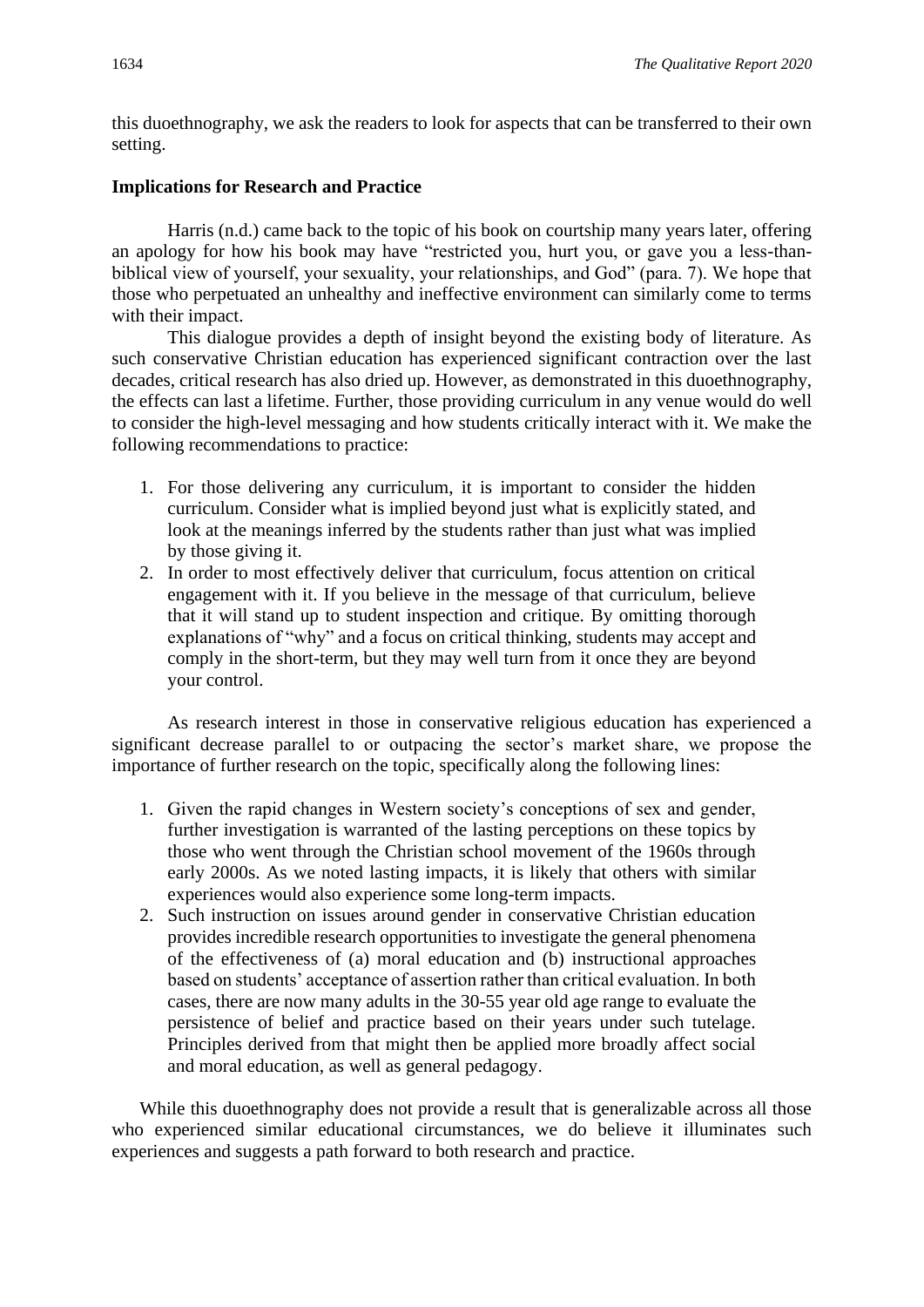# **References**

- Baker, E. H., Sanchez, L. A., Nock, S. L., & Wright, J. D. (2009). Covenant marriage and the sanctification of gendered marital roles. *Journal of Family Issues, 30,* 147-178. <https://doi.org/10.1177/2F0192513X08324109>
- Dent, L., & Maloney, P. (2017). Evangelical Christian parents' attitudes towards abstinence based sex education: 'I want my kids to have great sex!' *Sex Education, 17,* 149-164. <https://doi.org/10.1080/14681811.2016.1256281>
- de Wet, A., Roux, C., Simmonds, S., & ter Avest, I. (2012). Girls' and boys' reasoning on cultural and religious practices: A human rights education perspective. *Gender and Education, 24,* 665-681.<https://doi.org/10.1080/09540253.2012.712096>
- Ellis, C., Adams, T. E., & Bochner, A. P. (2011). Autoethnography: An overview. *Forum Qualitative Sozialforschung / Forum: Qualitative Social Research, 12*(1), Art. 10. <http://dx.doi.org/10.17169/fqs-12.1.1589>
- Giroux, H., & Penna, A. (1983). Social education in the classroom: The dynamics of the hidden curriculum. In H. Giroux & D. Purpel (Eds.), *The hidden curriculum and moral education* (pp. 100-121). San Pablo, CA: McCutchan Publishing.
- Gray, C. E. (2005). America's traditional values: The conscience of a nation. *The Humanist, 65*(5), 7-10.
- Grossmann, I., & Varnum, M. E. (2015). Social structure, infectious diseases, disasters, secularism, and cultural change in America. *Psychological Science, 26*(3), 311-324. <https://doi.org/10.1177%2F0956797614563765>
- Harris, J. (1997). *I kissed dating goodbye*. New York, NY: Multnomah Books.
- Harris, J. (n.d.). *A statement on* I Kissed Dating Goodbye. Retrieved from <https://joshharris.com/statement/>
- Huckaby, M. F., & Weinburgh, M. (2012). Alleyways and pathways: Our avenues through patriotic songs. In J. Norris, R. Sawyer, & D. Lund (Eds.), *Duoethnography: Dialogic methods for social, health, and educational research* (pp. 157-176)*.* Walnut Creek, CA: Left Coast Press.
- Isherwood, L. (2004). Learning to be a woman: Feminist theological reflections on sex education in church schools. *Sex Education, 4*, 273-283. <https://doi.org/10.1080/1468181042000243358>
- Kidd, J., & Finlayson, M. (2015). She pushed me, and I flew: A duoethnographical story from supervisors in flight. *Forum Qualitative Sozialforschung / Forum: Qualitative Social Research, 16*(1), Art. 15.<http://dx.doi.org/10.17169/fqs-16.1.2217>
- Kim, S. D. (2013). Changes and trends in world Christianity. *Transformation: An International Journal of Holistic Mission Studies, 30*(4), 257-266. <https://doi.org/10.1177/2F0265378813502612>
- Latz, A. O., & Murray, J. L. (2012). A duoethnography on duoethnography: More than a book review. *The Qualitative Report, 17*(36), 1-8. <https://nsuworks.nova.edu/tqr/vol17/iss36/3/>
- Le Fevre, D. M., & Sawyer, R. D. (2012). Dangerous conversations: Understanding the space between silence and communication. In J. Norris, R. Sawyer, & D. Lund (Eds.), *Duoethnography: Dialogic methods for social, health, and educational research* (pp. 261-288)*.* Walnut Creek, CA: Left Coast Press.
- Lee, K. S., Tufiş, P. A., & Alwin, D. F. (2018). The cultural divide and changing beliefs about gender in the United States, 1974–2010. *Sex Roles, 79*, 393-408. <https://doi.org/10.1007/s11199-017-0874-4>
- Mpofu, E., Mutepfa, M.M., & Hallfors, D.D. (2012). Mapping structural influences on sex and HIV education in church and secular schools in Zimbabwe. *Evaluation & the Health*